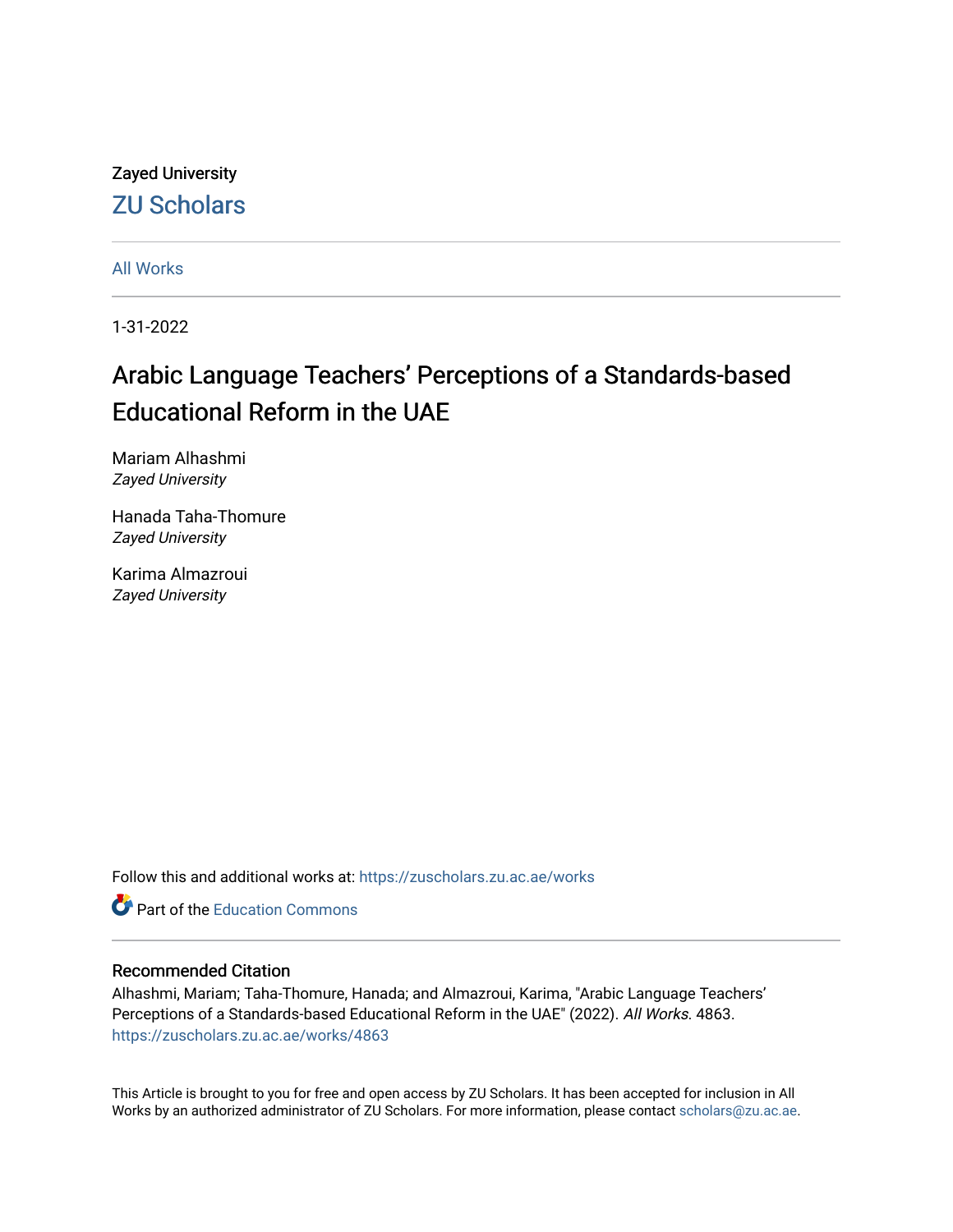

Check for updates

#### **Research Article**

# **Arabic Language Teachers' Perceptions of a Standards-based Educational Reform in the UAEpath**

.<br>วั تصورات معلمي اللغة العربية لإصلاح تعليمي قائم على المعايير في دولة<br>الإيارات المستقبلة ѫ ្ الإمارات العربية المتحدة とき

#### **Mariam Alhashmi1\*, Hanada Taha-Thomure<sup>1</sup> , Karima Almazroui<sup>2</sup>**

<sup>1</sup>College of Education, Zayed University, Abu Dhabi, United Arab Emirates <sup>2</sup>Mohammad Bin Zayed University for Humanities, Abu Dhabi, United Arab Emirates

#### **ORCID**

Mariam Alhashmi: https://orcid.org/0000-0003-3294-9424 Hanada Taha-Thomure: https://orcid.org/0000-0003-4111-0 Karima Almazroui: https://orcid.org/0000-0002-3738-1033

#### **Abstract**

Arabic language curriculum has been undergoing reforms across the Arab world to improve Arab students' acquisition of their first language. Reform initiatives including internationally funded projects have been aimed recently at reforming and modernizing the teaching and learning of the Arabic language. Many Arab countries have adopted a standardsbased instruction model. However, there is a lack of vision regarding how this model can be successfully implemented at a national level. This article examines how standardsbased curricular mandates have been translated into practice and how teachers perceive implementing the standards-based Arabic curriculum in public schools in Abu Dhabi. The study employs qualitative purposeful sampling and an exploratory methodology to collect experiences of Arabic teachers who implemented the curriculum from 2010 to 2017. The findings of the study uncover the main characteristics, successes, and challenges of the standards-based teaching model as perceived by teachers. The findings also display a consensus for implementing the standards-based Arabic curriculum among teachers. Additionally, the findings show that the educational model requires intense professional development that is rigorous, continuous and collaborative, mentorship and coaching in the classroom, integrated reformative efforts to change ineffective pedagogical practices and capacity building in the UAE.

#### **الملخص**

إن منهاج اللغة العربية يخضع لإصلاحات في كافة أنحاء العالم العربي من أجل تحسين اكتساب الطلاب للغتهم الأم. وتهدف المبادرات مؤخراً – بما في ذلك المبادرات ѫ ً<br>أ Ѫ ѫ ѫ الممولة دولياً – إلى إصلاح وتحديث تعليم اللغة العربية وتعلمها. حيث اعتمدت العديد من الدول العربية نموذجا تعليميا قائما على المعايير. ومع ذلك هناك نقص Ѫ ѫًفي الرؤية فيا يتعلق بكيفية تنفيذ هذا النموذج بنجاح على المستوى الوطني. وتبحث هذه الدراسة في كيفية ترجمة مهام المناهج الدراسية القائمة على المعايير إلى<br>.  $\ddot{\cdot}$ ѫ ѫ ѫالممارسة الفعلية، وكيف ينظر المعلمون إلى تنفيذ المناهج العائمة على المعايير في المدارس الحكومية في إمارة أبوظبي. وتستخدم الدراسة نموذج العينة القصدية ѫ ѫ Ѫ والمنهج الاستكشافي من أجل جمع تجارب معلمي اللغة العربية الذين طبقوا المناهج الدراسية من عام ٢٠١٠ إلى عام ٢٠١٧. وتكشف نتائج الدراسة عن الحصائص Ѫ ѳ ѫ الرئيسية والنجاحات والتحديات التي يواجهها نموذج التدريس القائم على المعايير كا يراها المعلمون. كما تظهر النتائج أيضاً أن هناك إجماعاً على تطبيق منهج اللغة ً ً Ѫ Ѫ ѫالعربية القائم على المعايين بالعلمين. بالإضافة لذلك، فإن النتائج تظهر أن النموذج التعليمي يتطلب تطويراً مهنياً وصلاوماً ومستمراً وتعاونياً، مرافق بإرشاد ً ً ً ً ًً Ѱ Ѫ Ѫ وتوجيه في الفصل الدراسي، كا يتطلب جهوداً إصلاحية متكاملة من أجل تغيير المارسات التربوية غير الفعالة وبناء قدرات دولة الإمارات العربية المتحدة في هذا المجال.<br>. ѫ ًѫ

Corresponding Author: Mariam Alhashmi; email: [Mariam.alhashmi@zu.ac.ae](mailto:Mariam.alhashmi@zu.ac.ae)

Submitted: April 13, 2021 Accepted: September 8, 2021 Published: January 31, 2022

#### **Production and Hosting by Knowledge E**

Mariam Alhashmi et al. This article is distributed under the terms of the [Creative Commons](https://creativecommons.org/licenses/by/4.0/)

[Attribution License](https://creativecommons.org/licenses/by/4.0/), which permits unrestricted use and redistribution provided that the original author and source are credited.

Managing Editor: Natasha Mansur

### **GOPEN ACCESS**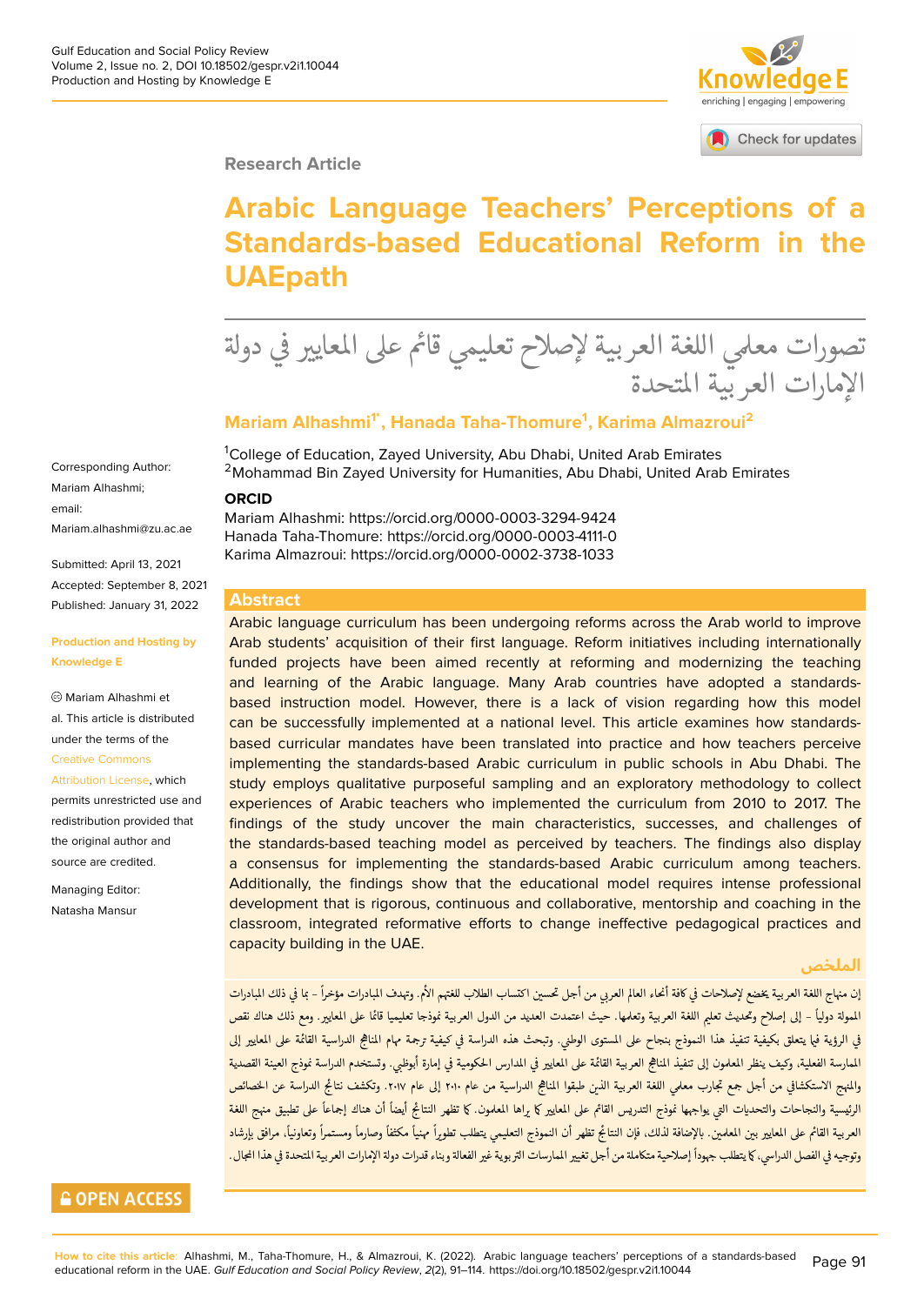**Keywords:** *Arabic curriculum, Educational reform, Standards-based curriculum, Teacher views, United Arab Emirates*

> <mark>الكلمات المفتاحية:</mark> المهاج العربي، الإصلاح التربوي، المنهاج القائم على المعايير، آراء المعلم، الإمارات العربية المتحدة. ֠

### **1. Introduction**

In the past three decades, the Arab world has witnessed a rise in literacy levels, as a result of which millions of youths in the region have gained access to education. As substantiated by a recent report from the United Nations Educational, Scientific and Cultural Organization (UNESCO, 2017), 89.6% of Arab youth aged 15–24 years are literate. In contrast, the literacy rate of those over 65 years is as low as 39.1% (UNESCO, 2017). However, the quality of education in the Arab world has not been suitable for survival and competition globally that is becoming increasingly automated, connected, and intelligent (Faour, 2012). Results of international standardized tests in math, science, and literacy often draw a grim picture of education quality in the Arab world. Students in Arab countries taking these tests, such as the Trends in International Mathematics and Science Study, Progress in International Reading Literacy Study, and Program for International Student Assessment, have consistently scored lower than and ranked below the world average (World Bank, 2021). Reports analyzing the results of these tests point to students reflecting a lack of higher thinking skills and weakness in analytical and point to students' lack of higher order thinking skills (Mullis & Arora, 2012; Mullis et al., 2012), all of which are key to employment in the  $21^{st}$  century and necessary for economic survival (Karoly, 2010; World Bank, 2004).

Standards-based education is a core idea guiding education policy and reform globally in recent decades. While standards-based instruction improves teachers' instruction and students' learning through coherent content standards in core academic subjects, the debates around the vision, efficacy, and implementation of standards-based instruction continue (Polikoff et al, 2016; Porter et al., 2009). The standards-based curricular conversation is not new to the Arab world, and many Arabic language curricular changes toward a standards-based model were implemented in several Arab countries (Taha-Thomure & Speaker, 2018). However, to date, there is no clear vision of how this approach was perceived by teachers and instructors and, more importantly, how this model would be implemented on a national level. Studies on the conceptualization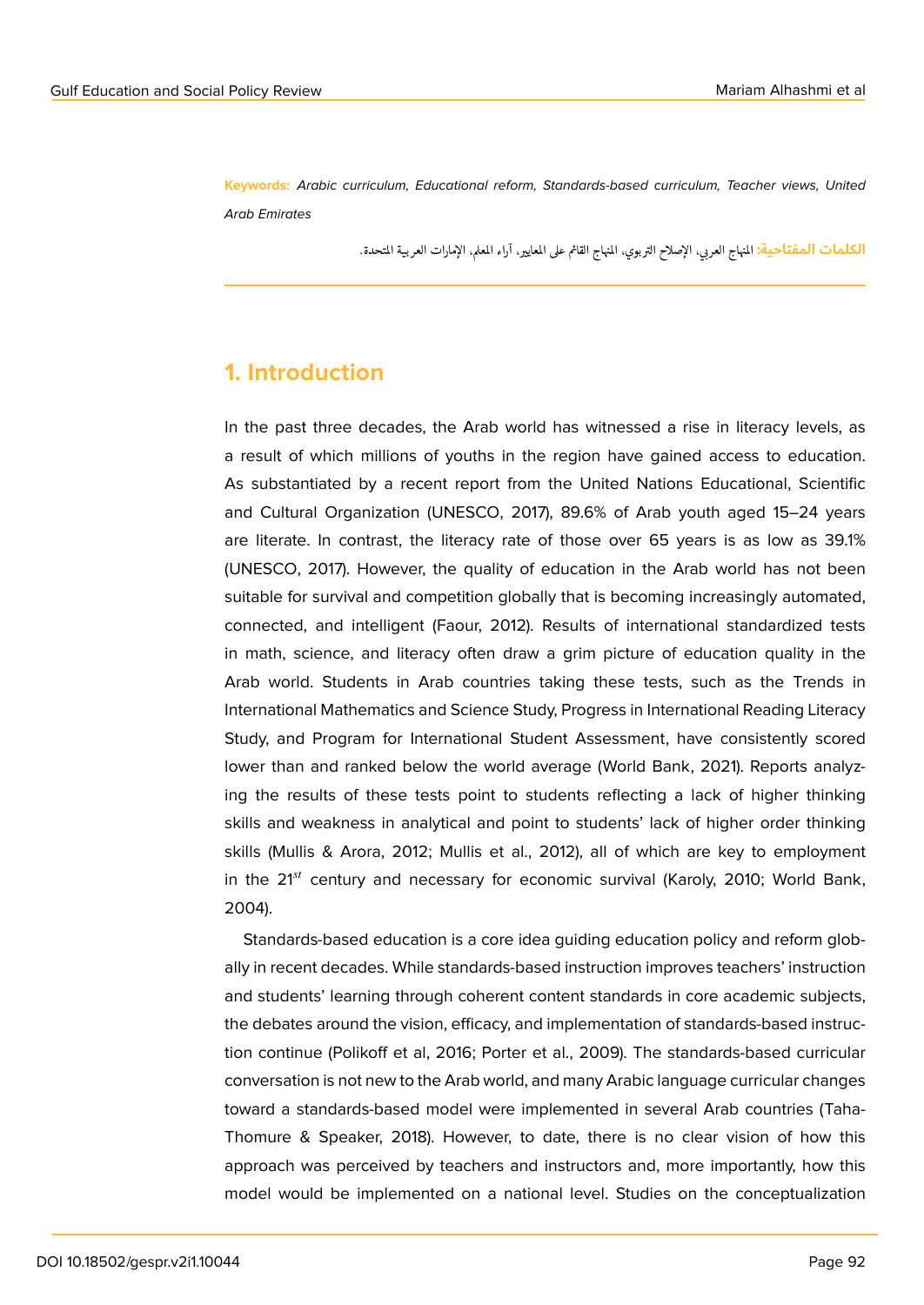and implementation of the standards-based curriculum in the Arab region are limited, and decisions to adopt, implement and/or even reject the use of standards do not seem to be based on empirical data (Taha-Thomure & Speaker, 2018). This study examines some of the unanswered questions about the standards movement and the implementation of Arabic language standards in the context of public schools in Abu Dhabi, UAE. The study also investigates the Arabic teachers' perceptions toward the standards-based curriculum, the challenges, and the successes that accompanied its implementation.

#### **1.1. Context of the study and research objectives**

The study was conducted in Abu Dhabi, UAE. The Abu Dhabi Department of Education and Knowledge (ADEK) serves over 136,600 students in 256 public schools, including 55 kindergartens, 74 primary, 44 middle schools, and 83 secondary schools (ADEK, 2021). According to the ADEK, the educational districts in Abu Dhabi are divided into three regions: Abu Dhabi, Al Ain, and Al Dhafra. In the 2013–2014 academic year, Abu Dhabi, Al Ain, and Al Dhafra regions accounted for 45.3%, 45%, and 9.7% of 10,997 public school teachers, respectively, of whom 69% were females and 31% males. Nearly 81% of these teachers had a bachelor's degree, and 19% had a master's or a doctoral degree. Teachers from the UAE, Arab nations, and Western nations represented 37.6%, 38.8%, and 21.4% of the total public teaching workforce, respectively, while the remaining 2.2% were expatriates of other nationalities.

In its transformation of P-12 education, ADEK revamped the curriculum, pedagogy, school inspection system, and teacher recruitment and development processes across all public schools. These were among other quality improvement initiatives to raise the effectiveness of school teaching (ADEK, 2021). For the teaching of Arabic, a standardsbased curriculum was rolled out in the academic year 2011–2012, emphasizing a literacy-based balanced approach. To support the implementation of this curriculum, Arabic textbooks were revamped, and efforts were made to make authentic children's literature in Arabic available in schools. The goal of helping every student achieve fluency in Arabic reading and writing by the time they graduate from Grade 12 was seriously pursued (Hussein, 2014; Taha-Thomure, 2019). To support this priority, ADEK also rolled out professional development programs for teachers and developed curricular support materials for teachers, parents, and students (Badri et al., 2016).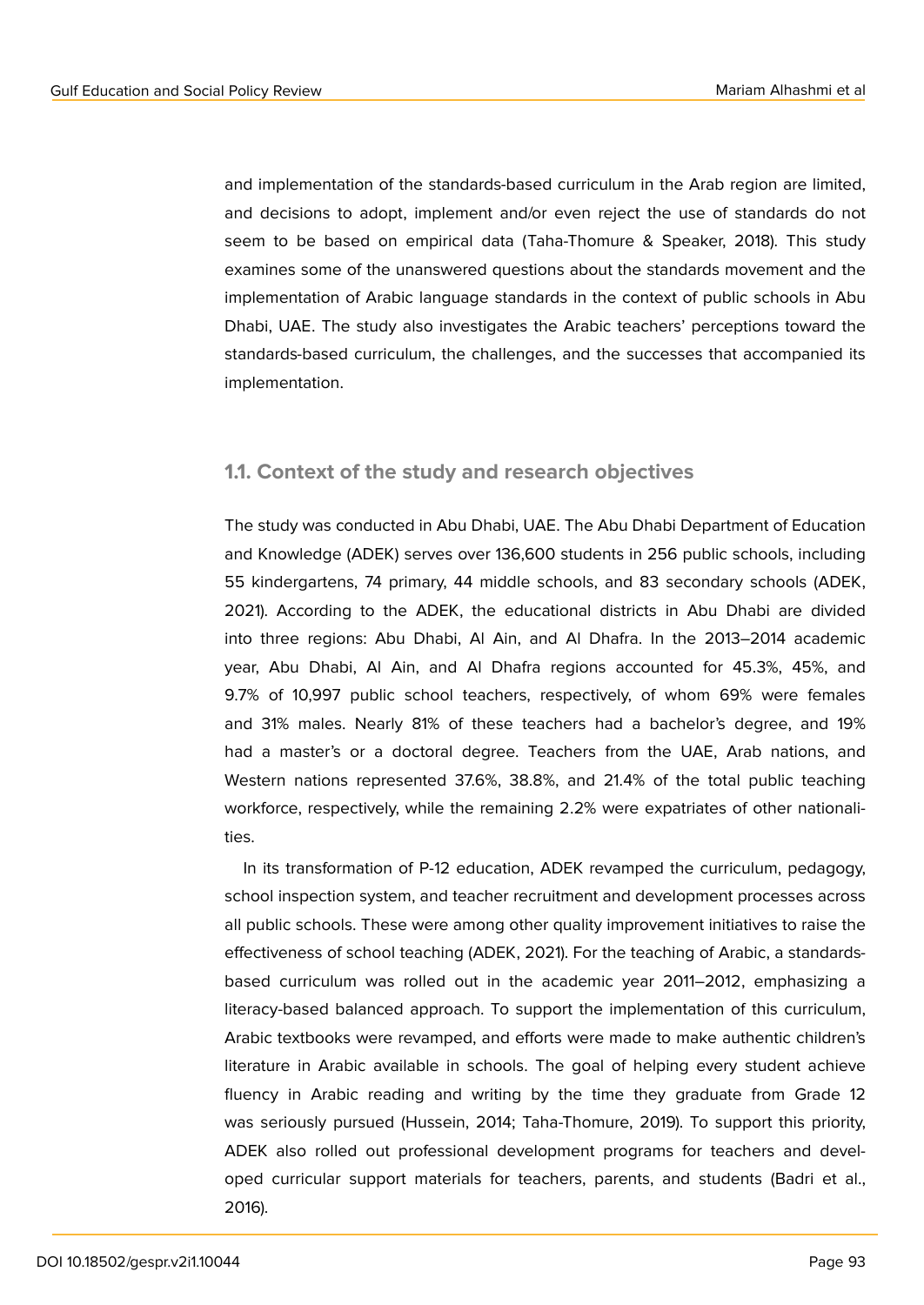The reformation of the Arabic language curriculum initiated in Abu Dhabi from 2010 to 2017 provided a unique opportunity to study teachers' views on the reform. Specifically, this study answers three research questions:

- (1) How do Arabic teachers perceive the Arabic standards-based curriculum?
- (2) What are the challenges that the study respondents faced during the transition to the standards-based curriculum?
- (3) What are the successes that the teachers have experienced while implementing the standards-based curriculum?

### **2. Literature Review**

### **2.1. Standards-based instruction**

A standards-based approach does not compare students' grades. Instead, it measures the progress in their learning against consistent and reliable standards that do not change with the change of schools, textbooks, or teachers (Carr & Harris, 2001; Chambers & Dean, 2000; Reeves, 2004). The United States' shift to the standards-based approach in the late 1980s was steeped in a theory that holds that all students are capable of learning, although they might do so at varying paces, and focused on what students learned rather than on when they learned it (Chambers & Dean, 2000; Ogawa et al., 2004). Studies show that pedagogy employing a standards-based approach helped students achieve more than students taught by the textbook-based approach and confirm the positive gains of test-based accountability in general (Carnoy & Loeb, 2002; Hanushek & Raymond, 2005). For instance, in some schools in Lake Havasu City, there was a 15% increase in students' achievement rates in reading after a year of adopting standards-based instruction (Stecher et al., 2000). Significantly positive results were achieved in schools where the curriculum was better aligned with the standards model, and teachers were more engaged (Stecher et al., 2000).

In the Arab world, Arabic has been the language of instruction in most public schools (United Arab Emirates Ministry of Culture and Youth, 2020). For as long as there has been formal schooling, Arabic has been taught in a didactic manner that is teacher-centered, textbook-based, and grammar-heavy (Taha-Thomure, 2008). Arabic language textbooks are perceived and utilized as the sole source of educational planning, instruction, and assessment (Faour, 2012; Taha-Thomure, 2017). In the past decade, some promising initiatives focusing on improving and modernizing Arabic language teaching in the Arab world have been taken (World Bank, 2021). Content standards for the Arabic language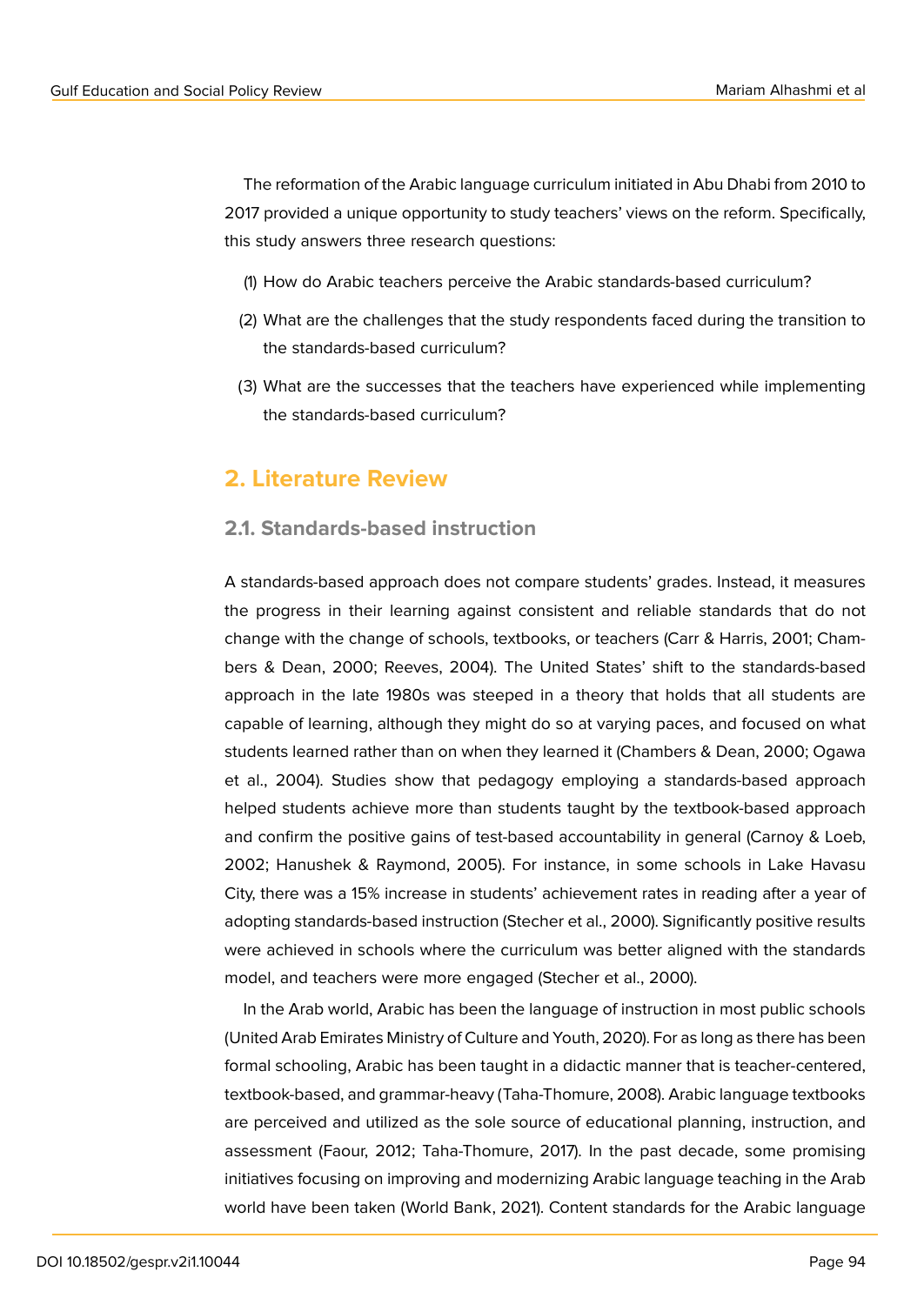have been developed and adopted by several Arab countries (Taha-Thomure & Speaker, 2018).

The standards movement in the Arab world has been an inconsistent trend that started in 2000 with Qatar's adoption of standards, followed by the UAE in 2010 and Saudi Arabia and Jordan in 2018 (Taha-Thomure & Speaker, 2018).

The UAE spearheaded several Arabic language initiatives, including an Arabic Language Charter (Taha-Thomure, 2019) and the Arabic Reading Challenge in which more than six million children and young adults around the world have participated (World Bank, 2021). The UAE also introduced a Reading Law in 2016 that requires schools, universities, and public libraries to increase their annual collections of books (Salama, 2016). The law requires all employers to allow employees time to read during the workday and treat all reading "goods" and material as tax-exempt. The law also mandated that one month per year would be dedicated as a "month of reading" across the UAE. Consequently, all governmental entities host reading activities that benefit their employees and the community. These initiatives, including the move to a standardsbased approach, have shaped debates on how best to improve teaching and learning of the Arabic language. Another urgent issue debated at the region's educational conferences is Arabic language teachers' willingness to give up some of their authority in the classroom while making the shift from a teacher-centered and textbook-based mode of instruction to standards-based instruction.

The debates and research around the implementation of standards-based instruction seem to have matured in some countries, including the United States of America where the Common Core State Standards were introduced in 2009 as an answer to a schooling system that needed to do more to address student achievement and preparedness for college and careers (Halladay & Moses, 2013). Debates on pressing issues linked to common core state standards, including training and support of teachers, their autonomy, and linear learning versus recursive progression, are still taking place (Barlow, 2012; Morgan, 2017; National Research Council, 2008; Polikoff et al., 2016; Porter et al., 2009; Stecher et al., 2000).

However, few studies have been conducted on the subject in an Arab context (Faour, 2012; Taha-Thomure, 2008; Taha-Thomure & Speaker, 2018). Although some Arab countries might have articulated standards documents, implementation of the approach remains unaligned with the stated standards (Taha-Thomure & Sabella, 2015). To address these gaps in research and action, this study explores how standards-based curricular mandates have been translated into practice and how they were interpreted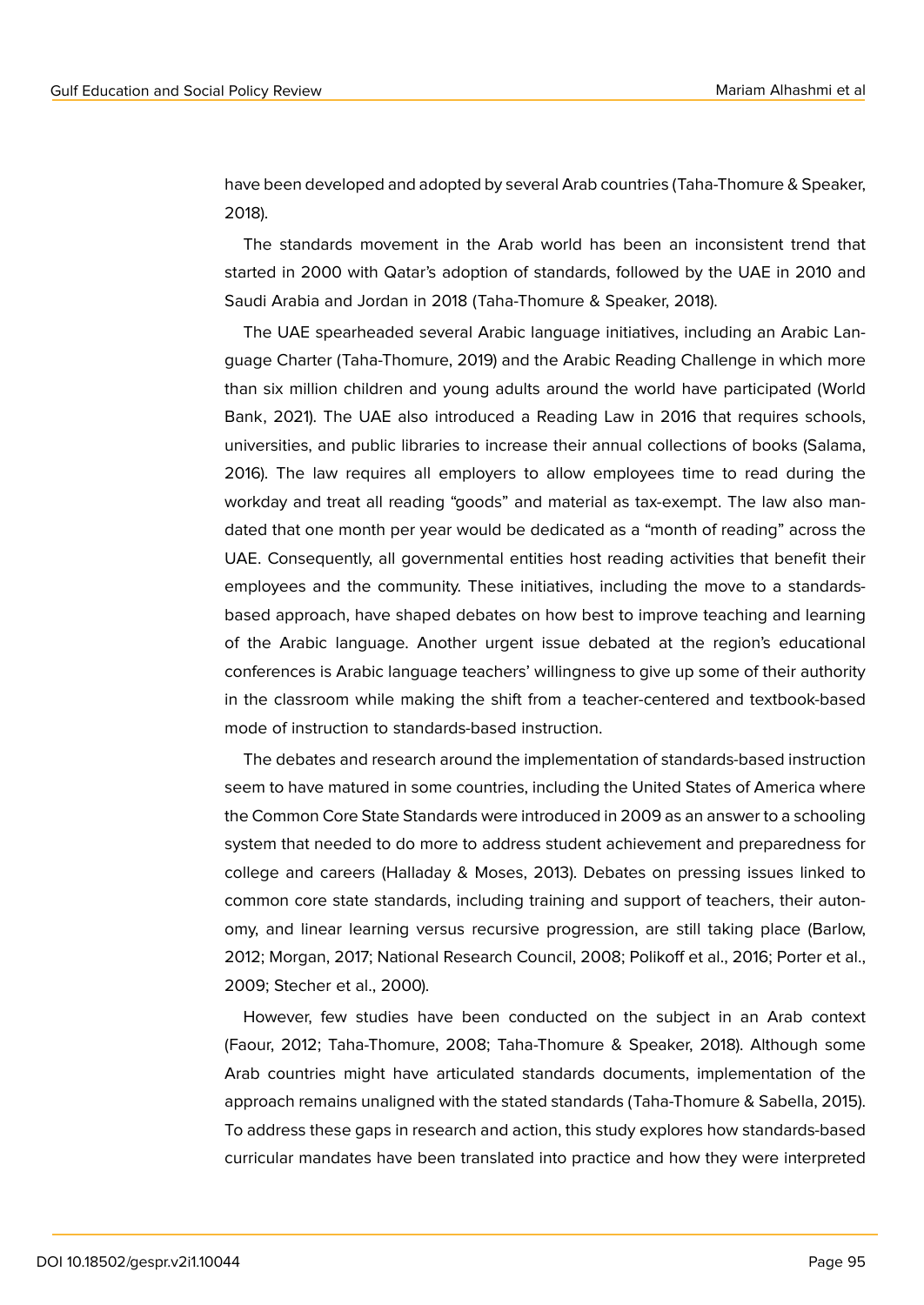and implemented by Arabic language teachers within the context of the Emirate of Abu Dhabi.

# **3. Methodology**

#### **3.1. Study design**

Considering the novelty of the education system in the UAE and its recent curricular reform, a qualitative exploratory methodological approach was used. This approach allowed researchers to gather primary school Arabic language teachers' perceptions and experiences about the Arabic standards-based curriculum implemented between 2010 and 2017. Focus groups, commonly used to conduct an in-depth exploration of a topic (Stewart et al., 2000), were used to examine the implementation of the standards-based curriculum in Abu Dhabi, about which little is known. This method's advantage over observations, one-to-one interviews, or questionnaire surveys is that it reveals the participants' attitudes, emotions, beliefs, experiences, and reactions in ways that the other methods do not (Gibbs, 1997). Additionally, focus group discussions enabled Arabic teachers to discuss their experiences and perceptions in the presence of colleagues who shared similar experiences.

### **3.2. Participants**

Participants for this study were drawn from a pool of 3,357 public school teachers in Abu Dhabi, who taught Cycle 1 primary (grades one to five). They were selected based on a purposive sampling technique to collect rich and in-depth information (Merriam, 2009). ADEK nominated the schools that participated in this study. These schools had successfully implemented the Arabic standards-based curriculum and had the potential to provide valuable data.

Ten primary school principals in the Emirate of Abu Dhabi were sent a formal letter explaining the study's purpose and requesting permission to visit their respective schools to conduct focus group interviews. School principals were asked to nominate five teachers who had five or more years of experience teaching the Arabic standardsbased curriculum and were working in a government primary school. Thus, 29 teachers participated in five focus groups. Most participants (*n* = 26) were Emirati. Participants ranged in age from 35 to 55 years and had an average of 15 years' teaching experience. Twenty-five teachers were females, and four were males.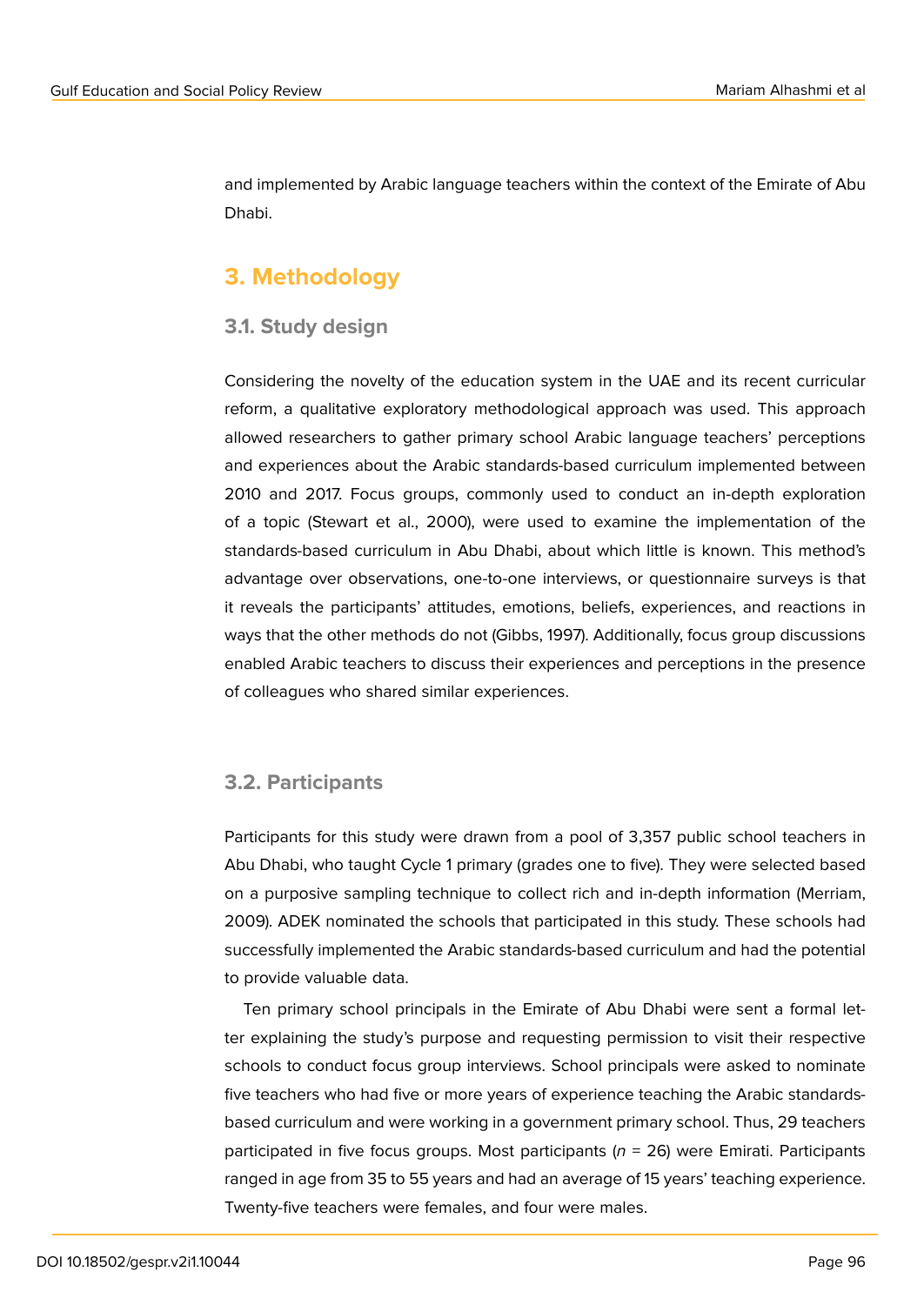### **3.3. Materials**

The authors developed 10 open-ended questions to elicit information about the landscape of the reform process. These questions focused on participants' perceptions and experiences while implementing a standards-based Arabic curriculum in their respective schools. Questions ranged from demographic ones to those related to personal behaviors, opinions, values, feelings, and knowledge, as recommended by Merriam (2009).

The focus group questions were divided into four main categories: (1) teachers' understanding of the standards-based curriculum; (2) teachers' attitudes towards the curriculum's impact on students' achievements; (3) challenges teachers faced while implementing the curriculum; and (4) impact on teachers' competencies pertaining to teaching Arabic. To see the range of questions asked in the focus groups, please refer to Appendix A.

### **3.4. Procedures**

Ethical approvals for this research were obtained from the ethics committee of the first author's university and from ADEK. The focus groups were hosted in two schools, one located in Abu Dhabi and the other in Al Ain. All participants signed consent forms to ensure the confidentiality of information shared and allow researchers to audio-record the discussions.

Each focus group discussion lasted approximately 50 min. While the protocol of preconceived questions was used to help direct the discussion, a semi-structured format was applied to give teachers the freedom to discuss anything they thought was relevant to the topic. A trained research assistant moderated the group discussion, and another research assistant took notes and occasionally asked clarificatory questions. The order of participants answering each question was constantly changed to allow participants a fair opportunity to express themselves, to reduce the bias that could have been caused by strongly opinionated members, and to reduce the pressure on participants to always answer first (Stewart et al., 2007).

### **3.5. Data analysis**

The focus groups' audio files were fully transcribed to provide a rigorous and productive basis for the analysis. The focus groups' transcriptions totaled 85 pages. Two researchers independently coded the focus groups' transcripts and agreed on a unified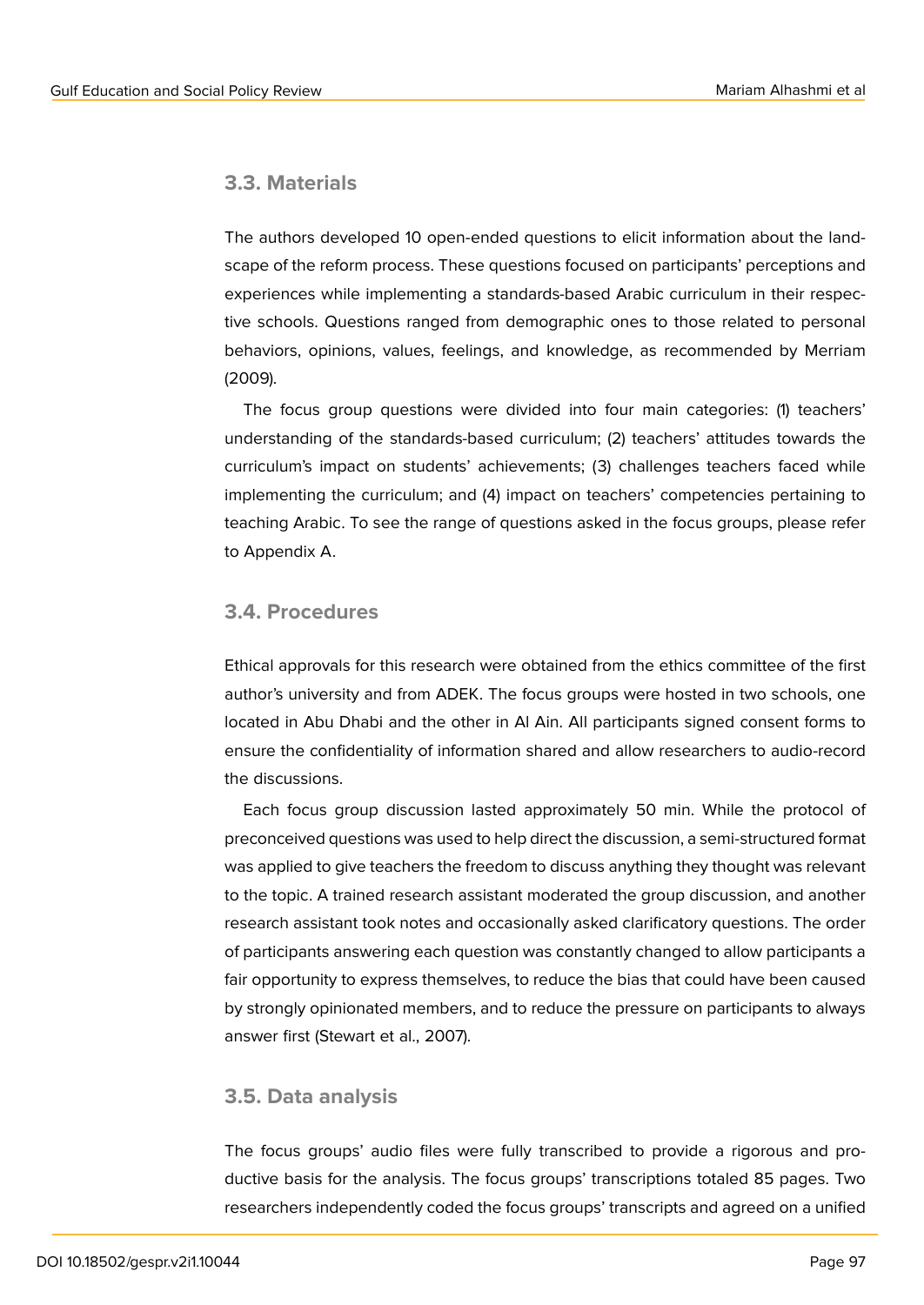codebook of themes. The researchers followed a content analysis approach based on the steps identified by Litosseliti (2003). An inductive approach enabled authors to identify and define relevant themes from the raw data set authentically and reliably through content analysis.

First, the researchers read the transcripts for general impressions. Second, they identified the substantive points in the discussions and categorized them. Third, they looked for the most important themes, issues, ideas, and new topics or issues emerging from the discussions. The researchers also searched for trends and patterns in each discussion, and similarities and differences across the focus groups on each topic. Themes and sub-themes emerged through the cyclical process of coding and analysis (Litosseliti, 2003). Last, the researchers further developed the themes; they were then compared to enhance the trustworthiness of the data through intercoder agreement (Creswell, 2009).

### **4. Results**

This study explored the Arabic language teachers' interpretation of their implementation of the standards-based curriculum at the scale of the Emirate of Abu Dhabi. This study revealed how teachers perceived their experiences while implementing the curriculum, the challenges they faced while transitioning to this approach, and the successes they eventually achieved. The findings of this study are presented below under the following four categories that emerged from the inductive content analysis of the data:

(1) the key features of the standards-based curriculum as perceived by the teachers; (2) the standards-based curriculum and content variation; (3) the teacher and the standardsbased curriculum; and (4) the student and the standards-based curriculum.

#### **4.1. Key features of the standards-based curriculum**

The description of the standards-based curriculum revolved around four emerging themes that resembled its key features. These themes were purposefulness, relevance, quality, and engagement.

Purposefulness refers to the "why" in the learning process and the importance of having students understand each performance indicator and standard they are working toward (Ornstein & Hunkins, 2017). Participating teachers viewed the standards-based curriculum to be purposeful, with the learning outcomes and objectives clearly known. As a result, the teachers indicated that they knew exactly what to teach during class,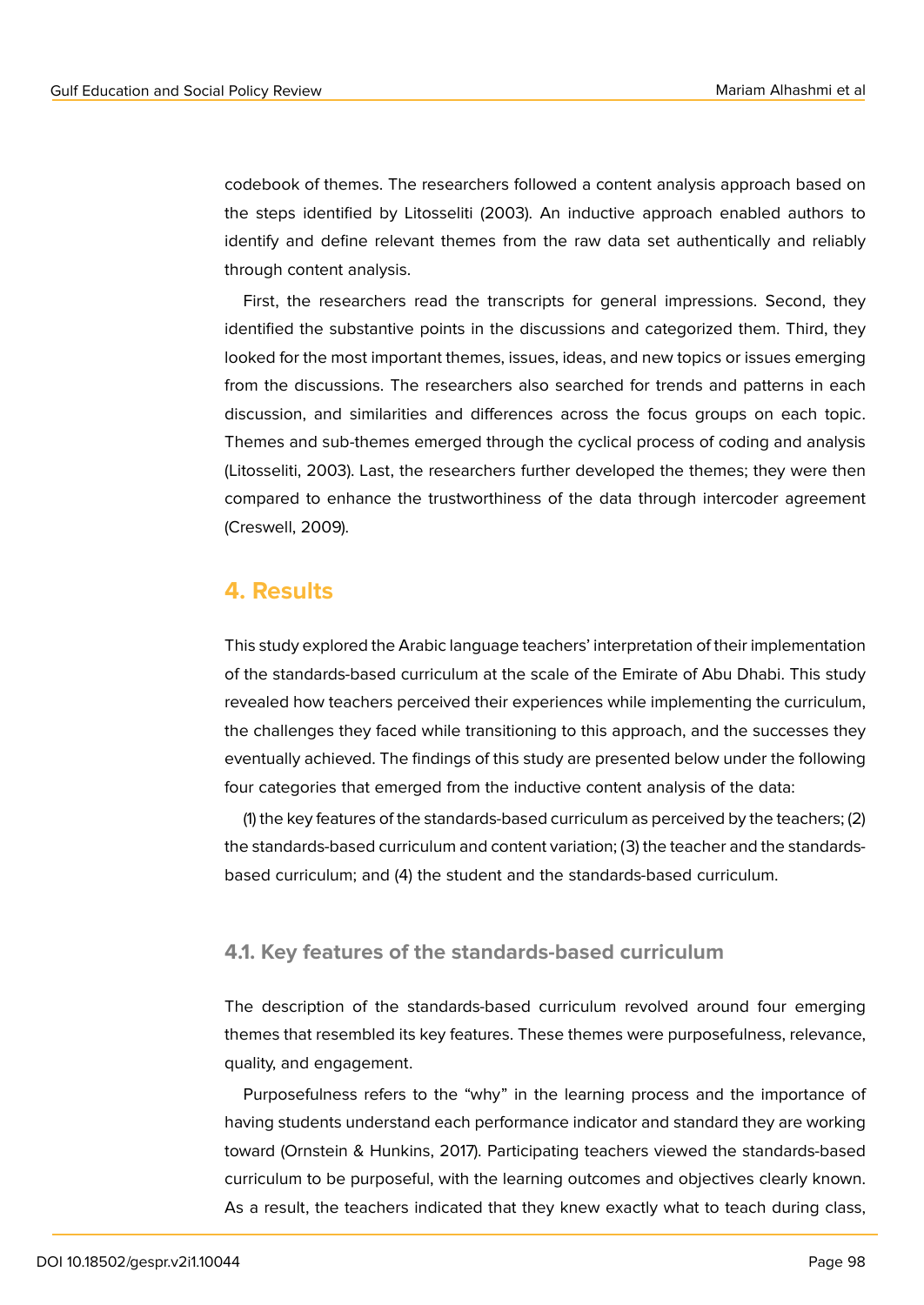what the students needed to learn, and the exact academic level the students need to reach. The teachers knew precisely what the students needed to accomplish, and consequently, students knew what skills they needed to acquire. A teacher defined Arabic standards-based curriculum as:

*It is the curriculum in which the learning objectives in the form of standards and indicators are identified and made clear to the teacher, the student, and the parent*.

The second commonly mentioned feature was the relevance of the curriculum. Relevance refers to learning that is contextualized and suited to students' needs and interests (Ornstein & Hunkins, 2017). Teachers liked the flexibility and freedom of choice they were given regarding text selection. They enjoyed finding texts that related to the students' interests. Many of these texts were chosen to meet students' needs and addressed the issues they faced in real life. Since the texts were not based on predetermined molds, the teachers described the curriculum as being interactive and responsive to students' live environments.

The emphasis on quality was the third frequently mentioned feature of the implemented curriculum. Most teachers asserted that the standards-based approach enforced a quality assurance cycle as a key component of this reform. Many teachers in the focus groups described the standards-based curriculum as interesting since it incorporated various strategies and fostered creative expression among students and teachers alike. This was considered a key distinguishing feature attributed to a standards-based curriculum in contrast to textbook-based curriculum. The standards-based curriculum required teachers to select strategies, develop content, and choose various resources, as a result of which teachers were driven to research effective pedagogical practices and deliver lessons in an engaging manner. A teacher noted:

*If the standards required the student to identify the story elements, for example, and if the student was talented in drawing, then they did not have to only write down the elements, rather, they could draw these*.

The challenges facing teachers implementing the standards-based approach revolved around two themes:

(1) The number of performance indicators under each standard they were required to teach. Several teachers commented on the number of standards they were expected to cover in each academic year and felt that these were too many. They said that there were 50 performance indicators to cover per academic year and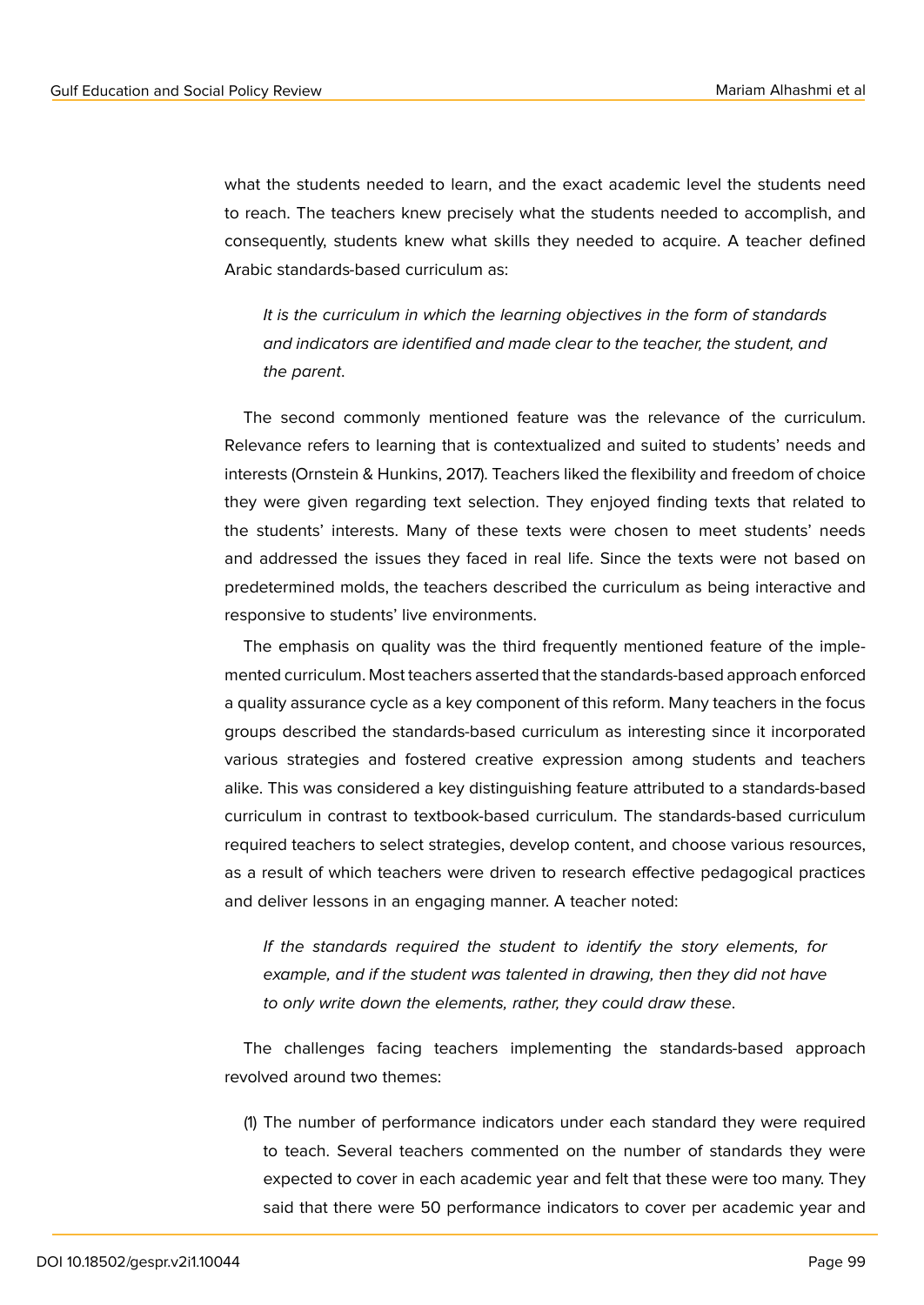that these were difficult to accommodate. They also noted that the standards were repeated during many lessons, which resulted in students feeling bored. However, other teachers reported that repetition of standards positively impacted student learning because it helped identify students' strengths and weaknesses and the required interventions.

- (2) Expectations emanating from the standards.
	- a. There were too many skills students were expected to acquire and teachers could not impart these in a consistent and reliable manner.
	- b. There was an over emphasis on skill development at the expense of knowing and understanding content.
	- c. The absence of memorization skills resulted in poor retention of learned material for creativity.
	- d. The standards were above the students' level of understanding. In fact, some students got confused, and some teachers could not achieve the desired standards.
	- e. Teachers felt that the progression of the standards was unclear to them.

### **4.2. The standards-based curriculum and content variations**

During the implementation of the standards-based curriculum, teachers used the Ministry of Education (MoE) textbooks and relied on other resources of their choice. These resources were provided by ADEK and covered material for leveled readers and highquality children's literature. Teachers were encouraged to select multiple texts that addressed a particular skill. The availability of textbooks was good for those teachers who did not receive support on teaching the new curriculum.

Owing to the unprecedented autonomy granted to teachers in content selection, a teacher might have taught a certain text in Grade 1 while another might have taught it in Grade 5. Some teachers, participants argued, did not make an effort to carefully select the content that ensured student comprehension. One of the challenges faced was that the textual level that students ought to access at their respective ages was not determined or clearly stated. For example, for students in Grade 1, it is important that texts include diacritical marks or vowelization known in Arabic as *harakat*, without which these students would face great difficulty reading texts. Therefore, if a teacher downloads a text bereft of diacritical marks from the Internet, and if they are not qualified to add the correct diacritical marks to the text, then reading for students becomes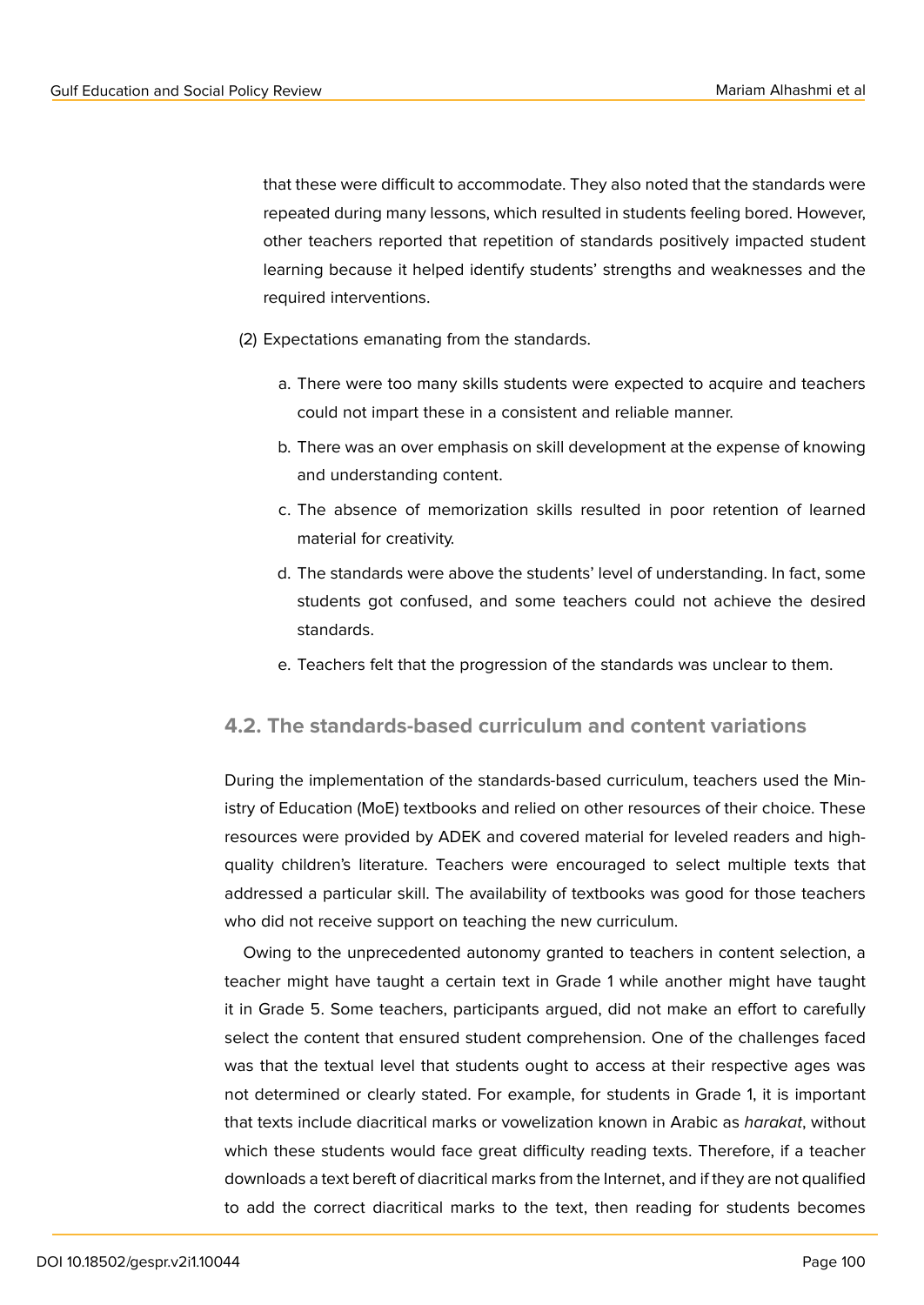problematic, and their fluency slowed down, especially in lower primary grades. Certain texts selected by teachers might also not have been relevant to the culture of the UAE; a teacher argued:

*Some of the stories were borrowed from the West, including names which were difficult to pronounce*.

Some teachers recalled the times before the advent of the standards-based movement when they used a prescribed MoE textbook that, they claimed, granted them a fixed curricular mold and a consistent routine. Teachers were forced to teach lessons as prescribed by the textbook. They were required to finish teaching the textbook by a certain date, regardless of the lessons' suitability for students or without necessarily catering to the varying student levels, since the focus was on quantity alone. The result manifested itself in producing the same output or product—students who could not think for themselves and perfunctorily answered the end-of-year summative examination questions. Participants explained that it was common for students to complete exercises in their textbooks without necessarily achieving the objectives of the exercise. Teachers described the textbook-centered approach as boring because of its repetitive pattern. Because it was static and fixed, it did not allow them to interact with social and national cultural events. However, the textbook-centered approach was commended for its strong focus on the affective knowledge and values of citizenship and national belonging through its inculcation of patriotism.

Participants complained about the lack of unified content or content guidelines along with the misalignment of assessments as some of the main challenges faced during the implementation of the standards-based curriculum. Teachers noted, students often got confused owing to the lack of unified content, especially during preparations for examinations; there was no specific material for students to study. This was aggravated with the misalignment between the central examinations and the standards-based teaching approach along with the absence of a unified assessment framework. A teacher articulated the challenge of the lack of rigor in assessment as:

*Students passed each grade level by default and this contributed to weakening of the level of students, particularly at lower primary levels. Some students reached grade four not knowing the alphabet*.

As a result, students were not necessarily good at test-taking, although the standardsbased approach honed their skills. It was up to the teacher to determine whether the standard was achieved. Some teachers did not make an effort to assess the standards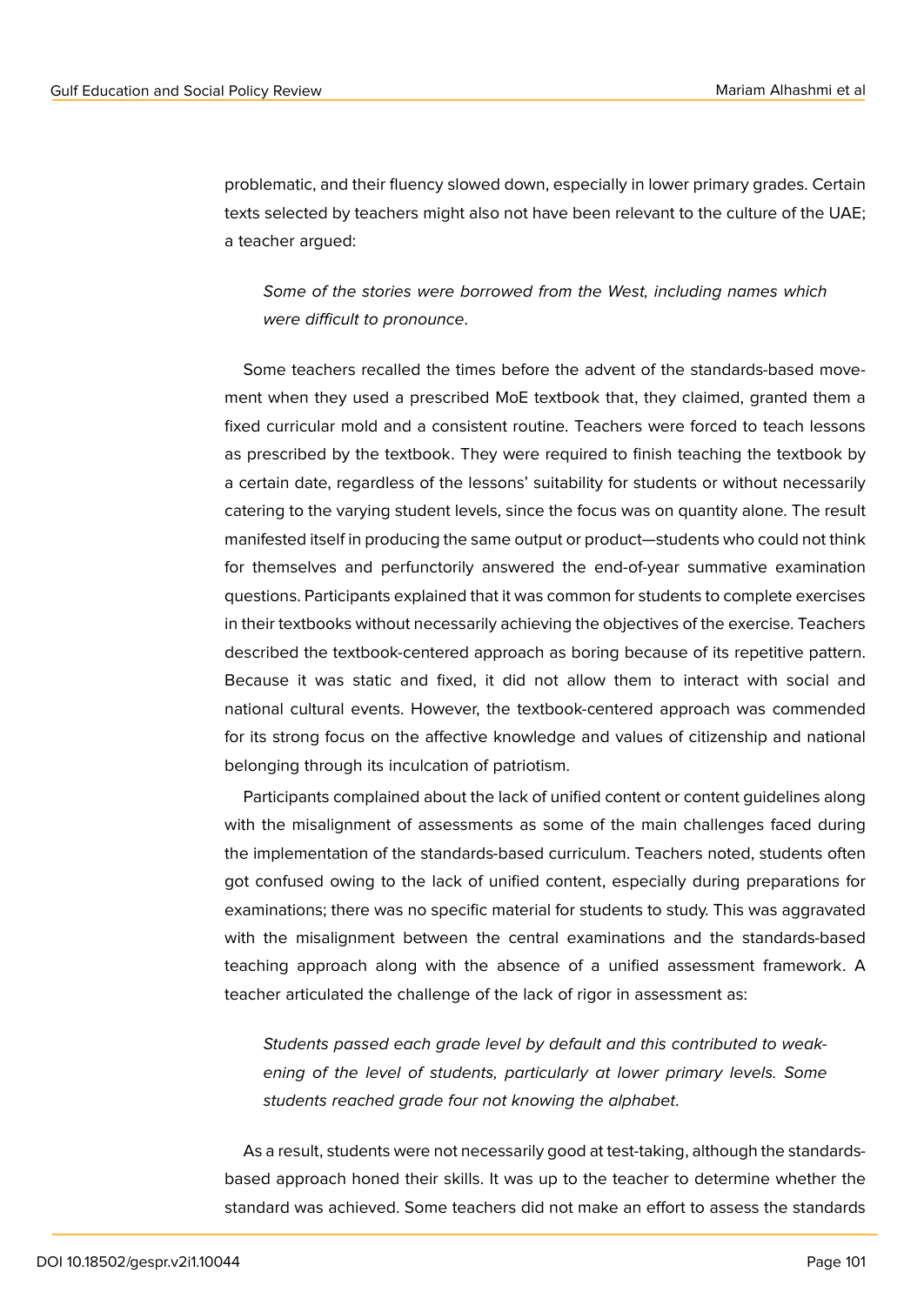particularly because there were no instruments for assessment that went with the learning outcomes.

#### **4.3. The teacher and the standards-based curriculum**

Teachers noted that they developed knowledge, skills, and competencies during the implementation of the standards-based model in multiple ways. For example, the teachers became accustomed to the cooperative planning process and working in teams rather than individual planning. Teachers also described their growth in terms of learning more about teaching strategies. The strategies they mentioned included guided reading, role-play, drawing in storytelling, incorporating music, acting out vocabulary, computer search, use of library resources, utilizing the "six hats" strategies, and thinking keys. Additionally, Kagan structures and the use of learning corners such as the research corner, the reading corner, the writing corner, and the problem-solving corner. A teacher described her application of the project-based approach as follows:

*We employed project-based learning a lot more wherein students would work collaboratively on a project. For example, in one year, a project entailed planting the garden areas in the schoolyard. Through the implementation of this project, we applied many of the standards that were required of Grade 5 students*.

Teachers also developed their skills since they had to look for content that would help them achieve the particular standards that are age and cognitively appropriate. However, many teachers viewed the process of selecting the content as a challenge because they had to research extensively to select suitable content. It was akin to teachers developing the curriculum and creating all the activities and exercises as well. A teacher critiqued the situation because:

*The teacher became tasked with the roles of being a teacher, an author, and a researcher which were too many and challenging.*

#### Another teacher added:

*The teacher needed to search for resources and to create activities that cater to different needs. We also needed to create projects and conduct ongoing formative assessments and connect the language themes with the subjects of English, math, and science*.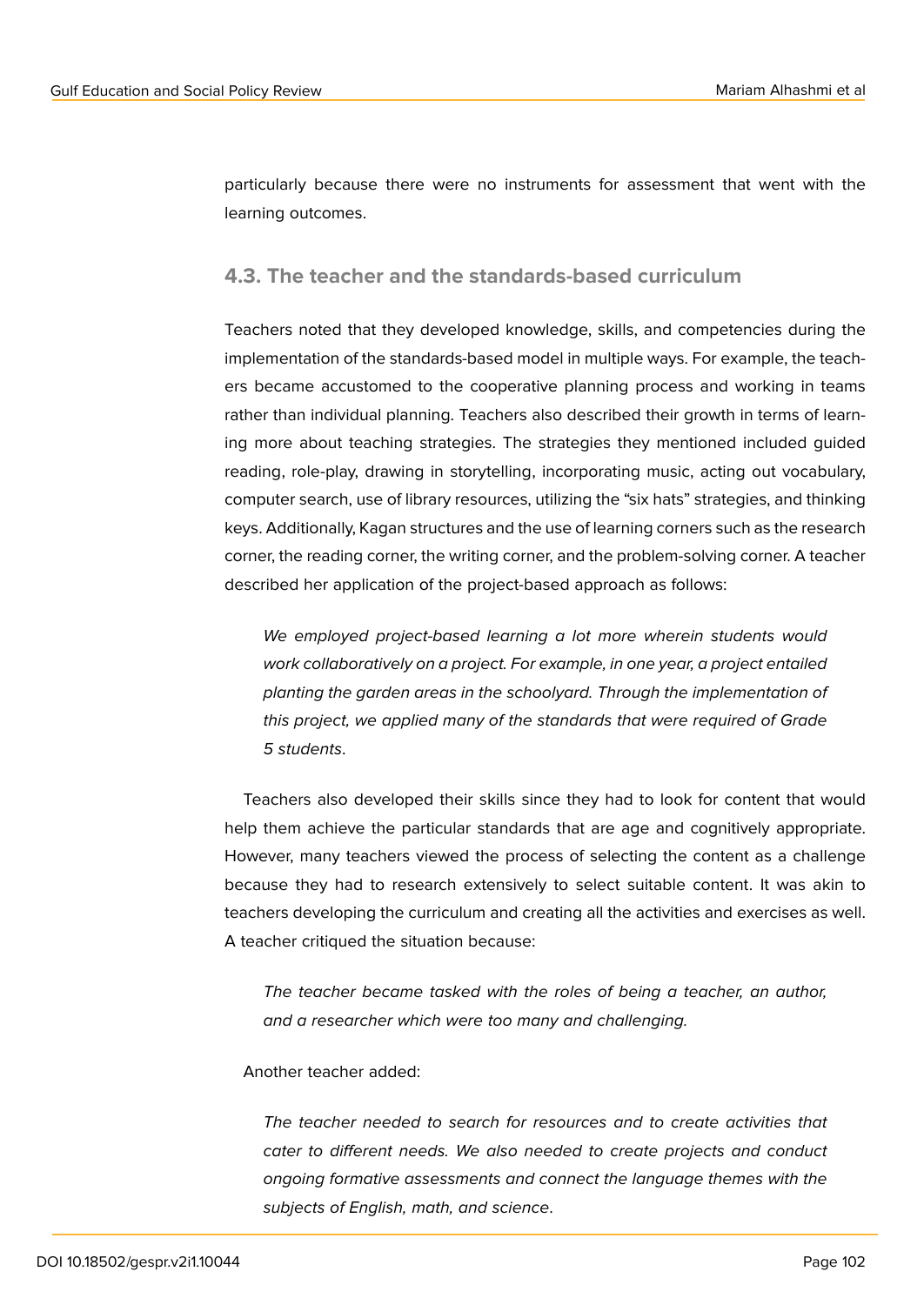The participants noted that the teacher needed to have a high level of mastery in various teaching methods. Moreover, they noted that the curriculum was teacherdependent in that students' learning became dependent on the proficiency of the teacher. It was noted that some teachers taught the standards at a superficial level; thus, students' learning was compromised.

### **4.4. The student and the standards-based curriculum**

According to teachers, the main strength of the Arabic standards-based curriculum was that it emphasized the basic skills of reading and writing in a reiterative process. The outcomes were clear, and teachers were able to identify the students' areas of weakness precisely and bridge the gap between the students' level and the required standard. Teachers also observed that the students made continuous progress based on their level regardless of their abilities. This was reflected in a teacher's view of the curriculum as being one that "*focuses on quality rather than quantity*." The standards' focus on reading and writing skills in a comprehensive manner meant that students had a wider scope to write because they were able to elaborate and explain their ideas. Teachers also noted that the curriculum delivered language skills such as grammar and spelling in an easy manner.

Among students' abilities that were improved was analyzing and deriving conclusions from reading the texts. The  $21<sup>st</sup>$ -century skills acquired by students through the standards-based curriculum included problem-solving, communication, creativity, cooperation, and leadership. Teachers mentioned that many students became linguistically creative, which meant that they had mastered reading, writing, and comprehension and were able to utilize some tools of creative expression. Teachers observed that students' personalities were further developed as a result of implementing this curriculum. Students gained self-confidence, took responsibility for and ownership of their learning, and learned to work independently. Students were also encouraged to speak and write extensively, which helped them better express themselves.

The knowledge students gained through the standards-based curriculum was described to be transferrable, according to a teacher:

*When students learn the skill of identifying and using synonyms, they don't necessarily need to identify the words in the paragraph that they have studied before the teacher. Rather, they are able to identify this feature*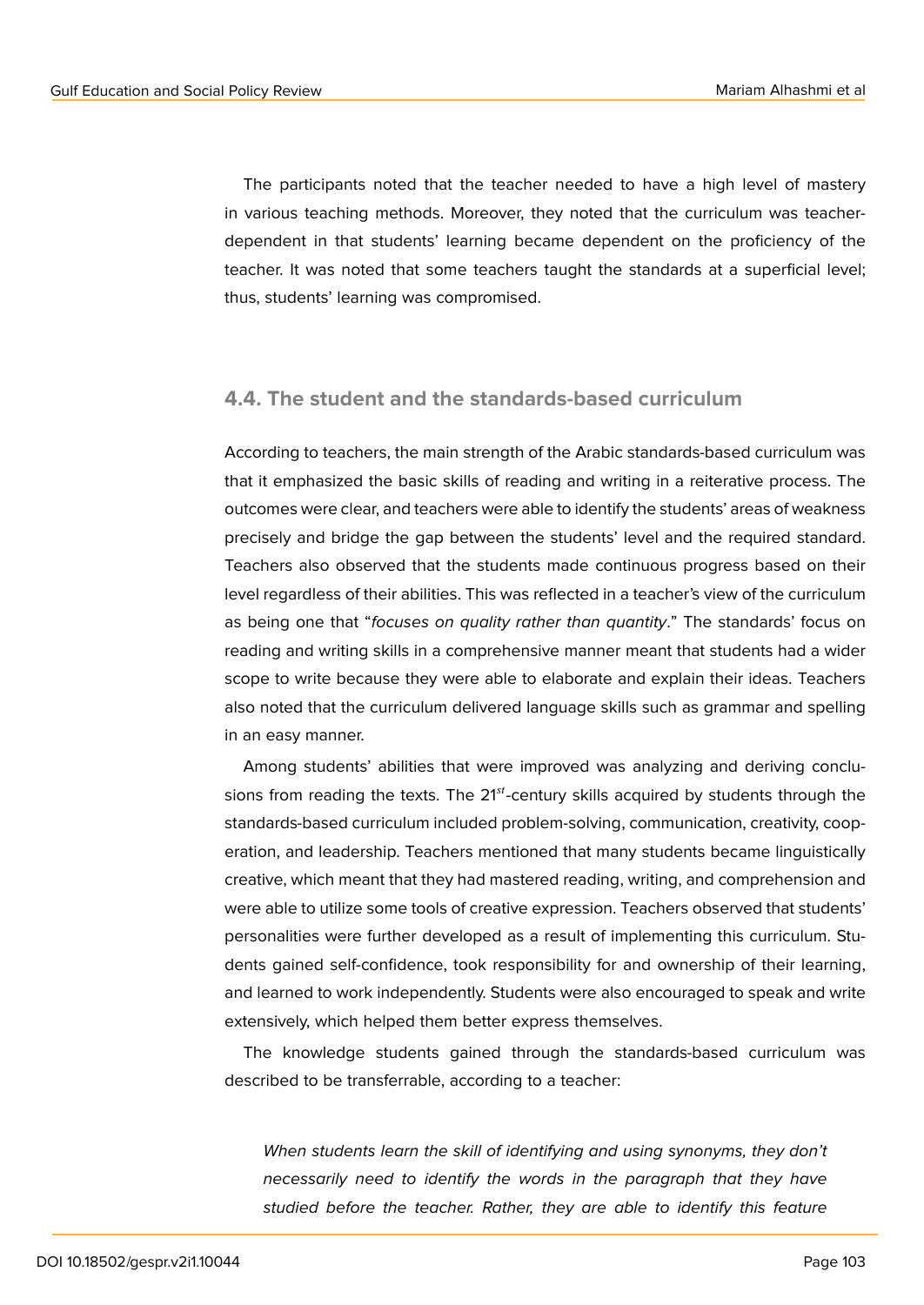*in any text. This is a good gain for the student because the approach of the curriculum is to teach students how to fish rather than giving them a fish*.

Another teacher added:

*With the previous curriculum, when the student was exposed to a text that was different from the one that was taught in the textbook, the student would not be able to identify key features in a text. However, in this curriculum, students who are used to being exposed to different texts and applying the skills for studying these will be able to do well in any exam*.

These gains in student achievement were often attributed to the flexibility of the curriculum that accommodated differences. Teachers had the flexibility to focus on students' weaknesses and individual needs. Students received instructions that suited their levels since the teacher would carefully select the content that met each student's level. Consequently, teaching was student-centered, as one teacher noted:

*We could focus on students' weaknesses in, for example, sounding out words, summarizing, or spelling*. *The student outcome became better because the students read while the teachers monitored precise objectives and ensured fluency in addition to comprehension*.

Another teacher reflected:

*Students have excelled in different areas. We got a student who excelled in reading, another who excelled in speaking, and yet another who excelled in drawing and so on. Therefore, not only were the outstanding students recognized but rather every student excelled in one or the other aspect of learning in the classroom*.

### **5. Discussion**

The low performance of Arab students on international literacy tests has been a topic of extensive discussion in the Arab world. Therefore, standards-based instruction has been adopted in a few Arab countries in the past decade to transform Arabic teaching and learning. Such initiatives ought to be studied closely to build on the successes, bridge the gaps, and avoid the failures as countries, systems, and schools progress in their endeavors of improving the acquisition of Arabic, the first language, for students in the Arab world. Besides the narrative feedback, implementing the standards-based Arabic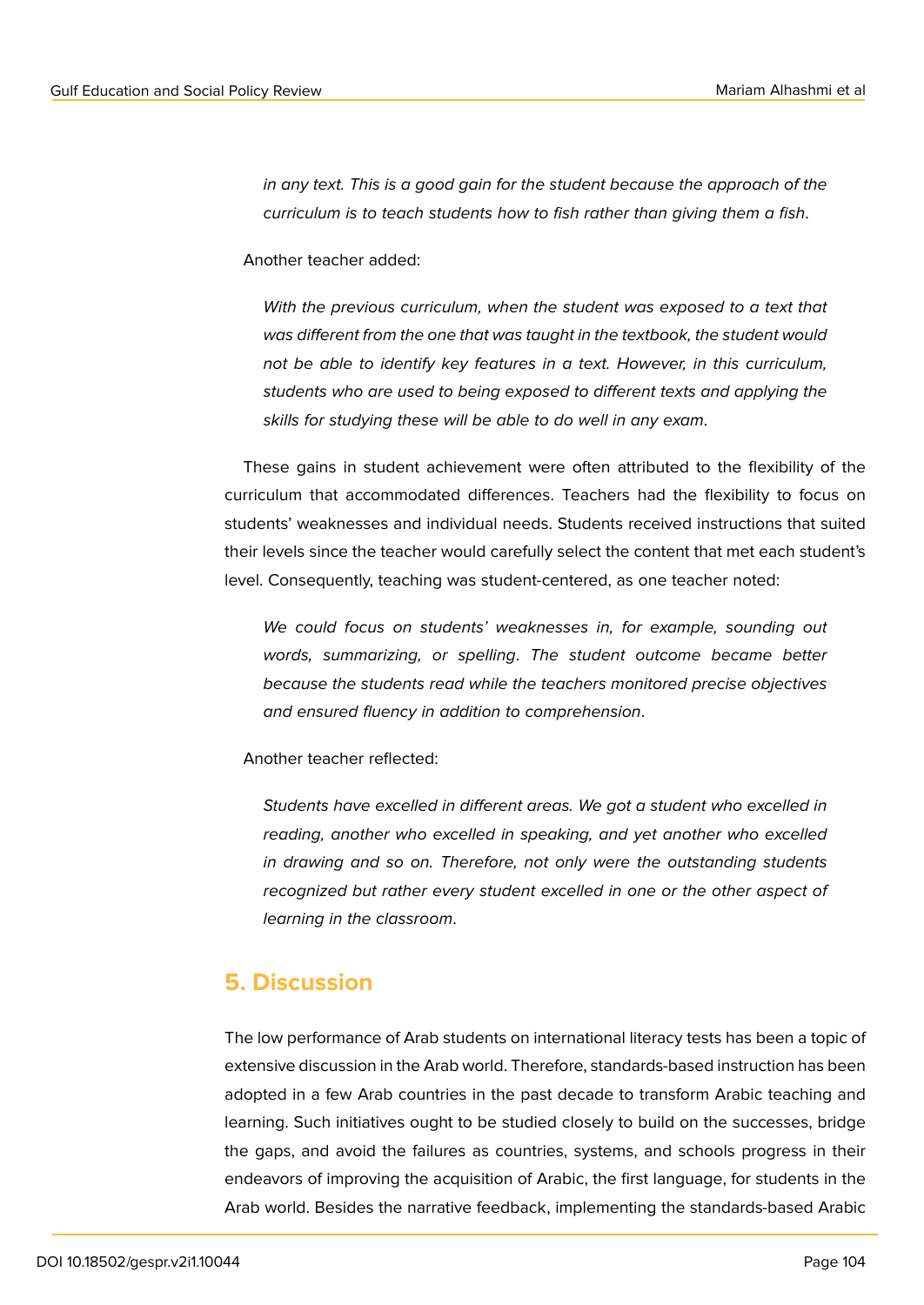curricular initiatives in the Arab countries has not been investigated systematically. This study aimed to derive the key lessons from a unique case of implementation that offers insights that could inform future studies and reform existing policies. This study utilized a qualitative purposeful sampling to collect data on the implementation of the standardsbased Arabic curriculum in schools in Abu Dhabi.

This section is arranged under three themes that synthesize the findings of the study in relation to teacher perceptions, the taught content, the impact on teachers, and that on students. The themes in this section are as follows: (1) teachers' perceptions of the standards-based curriculum, (2) key teacher-reported successes, and (3) key teacherreported challenges."

#### **5.1. Teachers' perceptions of the standards-based curriculum**

Teachers in this study reported that the adoption of the standards-based curriculum acted as a catalyst for them to grow in knowledge, skills, and competencies. Arabic teachers in Abu Dhabi were positive about the standards-based Arabic curricular reform as they confirmed its purposefulness, relevance, and high quality. Similarly, regarding Washington State's educational reforms, Stecher et al. (2000) stated that most teachers reported that reforms contributed to better teaching and learning. Arabic teachers also observed and confirmed positive student learning outcomes, lending support to the efforts of Arab countries to transform Arabic teaching and learning and to research that argues for the positive impact of the standards-based movement (Carnoy & Loeb, 2002; Stecher et al., 2000).

In the case of standards-based curricular experience in the United States, there has been an apparent dichotomy between standards-based teaching where teachers were focusing on directing student learning toward a common predetermined standard and differentiation. This also resulted in many teachers rushing to cover the standards. Tomlinson (2000) states that this dichotomy can be reconciled by understanding that differentiation shows us how to teach the same standard to different learners by employing various teaching and learning modes to avoid the pitfalls of the one-size-fitsall curriculum. This perception was well reflected in the observation of Arabic teachers in Abu Dhabi, who believed that the shift from the textbook-based curriculum to the standards-based model promoted differentiation and was essential to the studentcentered learning approach.

Extant research on literacy acquisition in Arab countries has concentrated on the unique characteristics of the Arabic language and the implications of its orthographic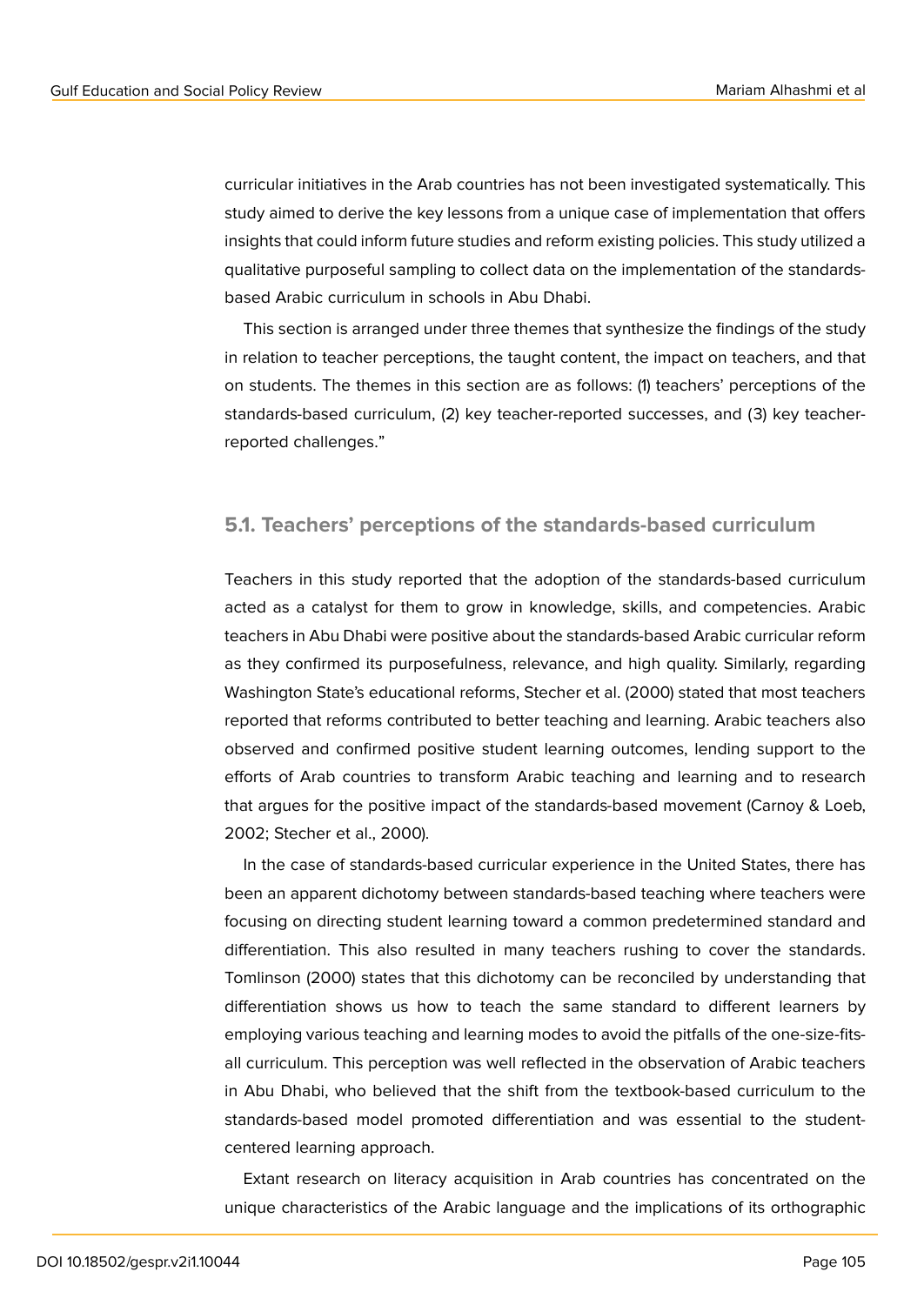and diglossic features on acquisition of reading skills while neglecting the effects of students' motivation (Ferguson, 1959; Yang et al., 2018b). The fact that teachers, as mentioned in the study, reported that students considered the standards-based mode of instruction of Arabic interesting is also consistent with one of the fundamental tenets of the standards-based reform that teachers ought to engage students (Stecher et al, 2002; Tomlinson, 2000). As students' extrinsic motivation for reading works effectively in the Abu Dhabi context (Yang et al., 2018b), the standards-based approach in Arabic learning has the potential to enhance students' intrinsic motivation and performance for reading through the provision of interesting and stimulating reading tasks and aligning motivational support with differentiated instructional practice (Guthrie et al., 2006).

#### **5.2. Key teacher-reported successes**

Participants in this study also reported several positive effects of standards-based instruction, which included students becoming more skillful and confident, teachers becoming empowered and autonomous, and the teacher planning process more collaborative. A sustainable improvement of literacy ought to be based on the interdependent relationship between the school structures, leadership, and agency targeting the instructional core (Francois, 2012). This study's findings are consistent with teachers' emphasis on autonomy as a main advantage of the standards-based language curriculum. As teacher autonomy and influence in the UAE's public schools remain weak (Troudi & Alwan, 2010), a standards-based approach may help boost teacher morale. The contribution of autonomy to the increase of teachers' commitment is supported by studies conducted in the context of Abu Dhabi (Yang et al., 2019). Alternatively, the factors of success identified by this research supports the argument that an enabling school environment consisting of high levels of transformational leadership, teacher collegiality, and supportive relationships is conducive to teachers' commitment and effectiveness (Day & Gu, 2010; Fransson & Frelin, 2016; Yang et al., 2018a). Moreover, such an enabling school environment helps reinforce students' emotional and cognitive engagement with school and learning (Yang et al., 2017).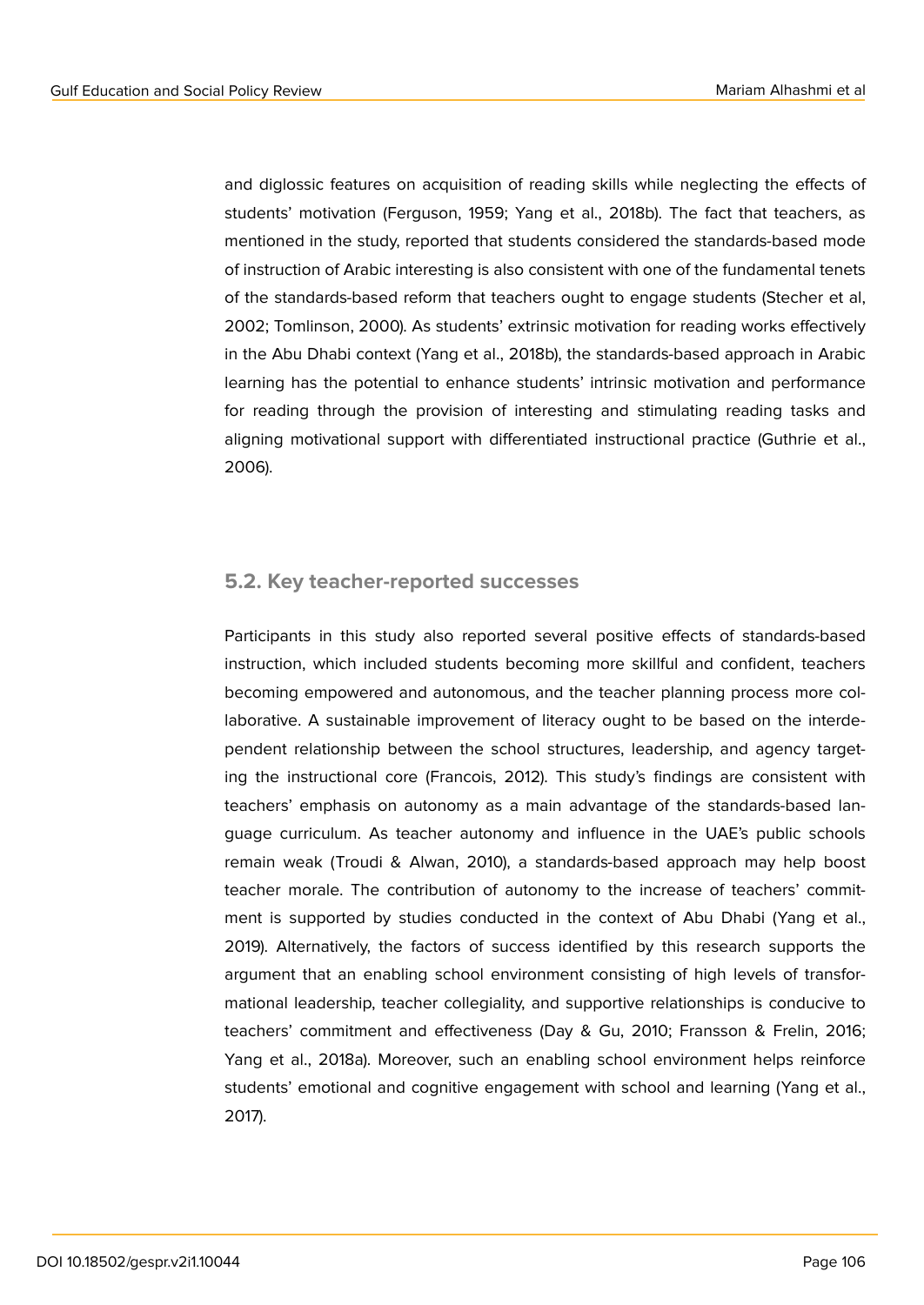### **5.3. Key teacher-reported challenges**

While Arabic teachers described the implemented curriculum in Abu Dhabi to be purposeful, relevant, and engaging; it was also considered challenging. Teachers' challenges included the large number and wide scope of performance indicators, the vast range of skills that needed to be covered, the limited scope for memorization, and the lack of clarity on the standards progression. Indeed, too many prescriptive documents on standards and indicators may frustrate teachers' attempt to provide common focus (Wilson & Bertenthal, 2006). Therefore, one of the policy implications of this study is that the anticipated success of the standards-based reforms must be based on the establishment of clear, coherent, but not exhaustive standards organized around key skills and strategies.

# **6. Limitations**

A limitation of this study lies in the selective sampling of outstanding teachers who mastered the curriculum. This sampling approach was adopted in line with the aim of this study. Despite this limitation, the proposed methodology enabled the collection of valid data on the accumulated experiences and the lessons learned by teachers. These teachers had an opportunity to effectively implement the standards-based Arabic curriculum across schools in the city of Al Ain and the rural and urban areas of the city of Abu Dhabi.

# **7. Conclusion**

The whole concept of standards-based instruction centers on having clear goals or performance indicators that are unified across educational districts, teachers, and schools. Standards give administrators, teachers, and parents one common language though which they can communicate clearly and transparently. This study focused on the ADEK's experience with implementing a standards-based model in the schools they oversee. Arabic language teachers interviewed in this study had a generally favorable opinion of the standards model and hailed it as a model that allowed them unprecedented autonomy. Teachers, in addition, highlighted the rigor, engagement, and relevance of such a model to them and their students. Standards-based instruction almost forced the teachers to find solutions to challenges of implementation by collaborating with each other and helping each other find interesting texts and content that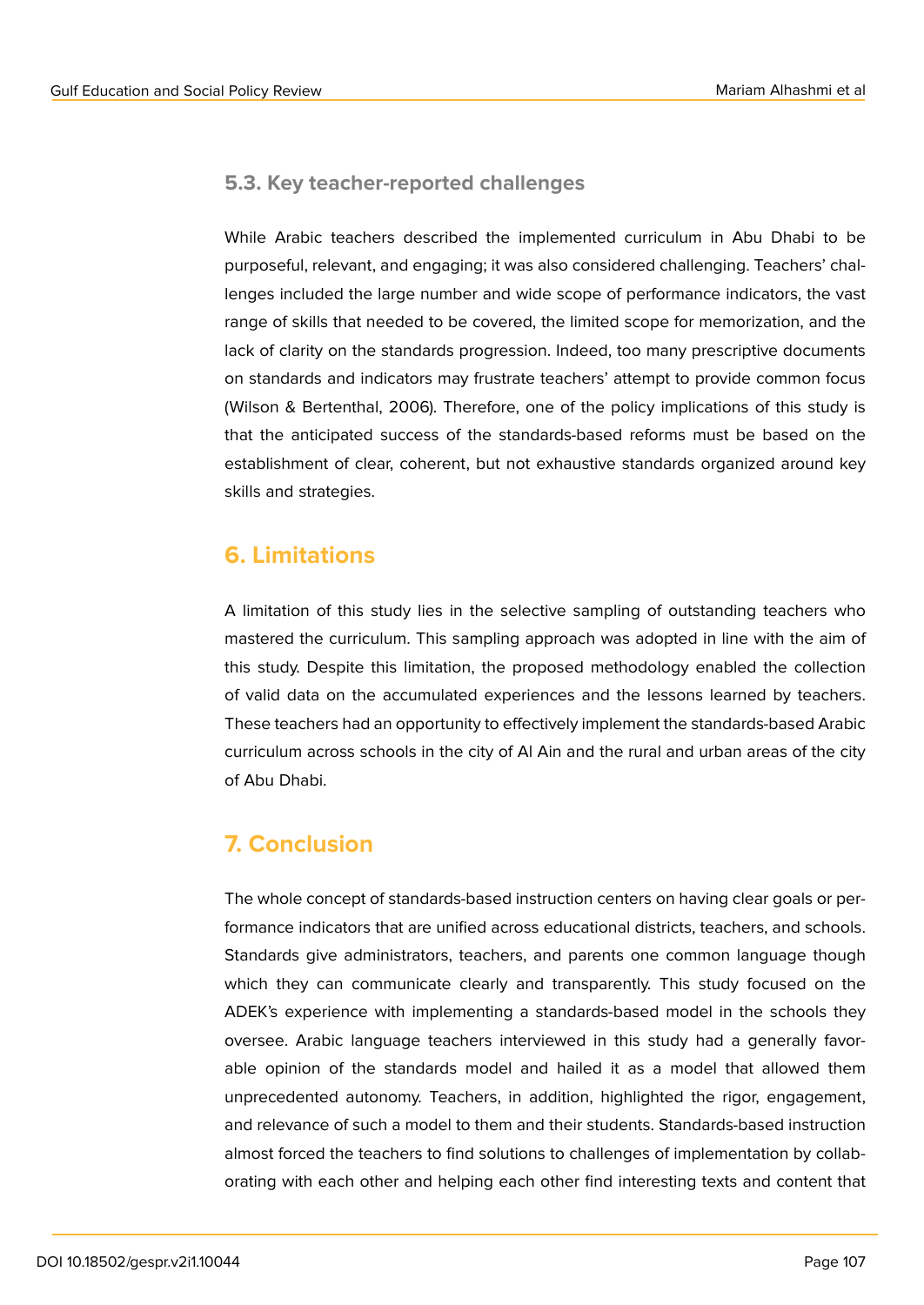can be used in the classroom. Teachers, additionally, mentioned that the standardsbased instruction model they implemented helped ignite higher-order thinking skills in students and student improvement was a key finding.

However, apart from the standards of content, the standards movement that aimed to teach more challenging curricula to students, requires substantial, if not fundamental, changes in instructional practices, capacity building, and teachers' professional development. These are the essential components of standards-based reforms. While these have been largely adopted in Abu Dhabi's educational reformation, policy-makers in the UAE ought to consider the needs and the barriers perceived by teachers in order to provide effective professional development training to teachers (Badri et al., 2016). Additionally, a necessary and important step is to develop a national program of evidence-based assessments to evaluate learning progressions. A standards-based model to Arabic language instruction might only be a first big and exciting step in a long yet fascinating journey of excellence and innovation in Arabic language teaching and learning.

### **Author Contributions**

The study was developed by the three authors. All authors contributed collaboratively to the design of the work and the analysis and interpretation of data. Each author drafted certain sections of the manuscript. The manuscript was reviewed and approved by all authors prior to submission.

### **Acknowledgements**

The authors wish to thank all participating schools, teachers, and administrators who have been so supportive of this research.

# **Funding Information**

This work was supported by the Zayed University Cluster Grant, number R18024. The funding source did not contribute to the research and writing of the article.

# **Competing Interests**

The authors have no competing interests to declare.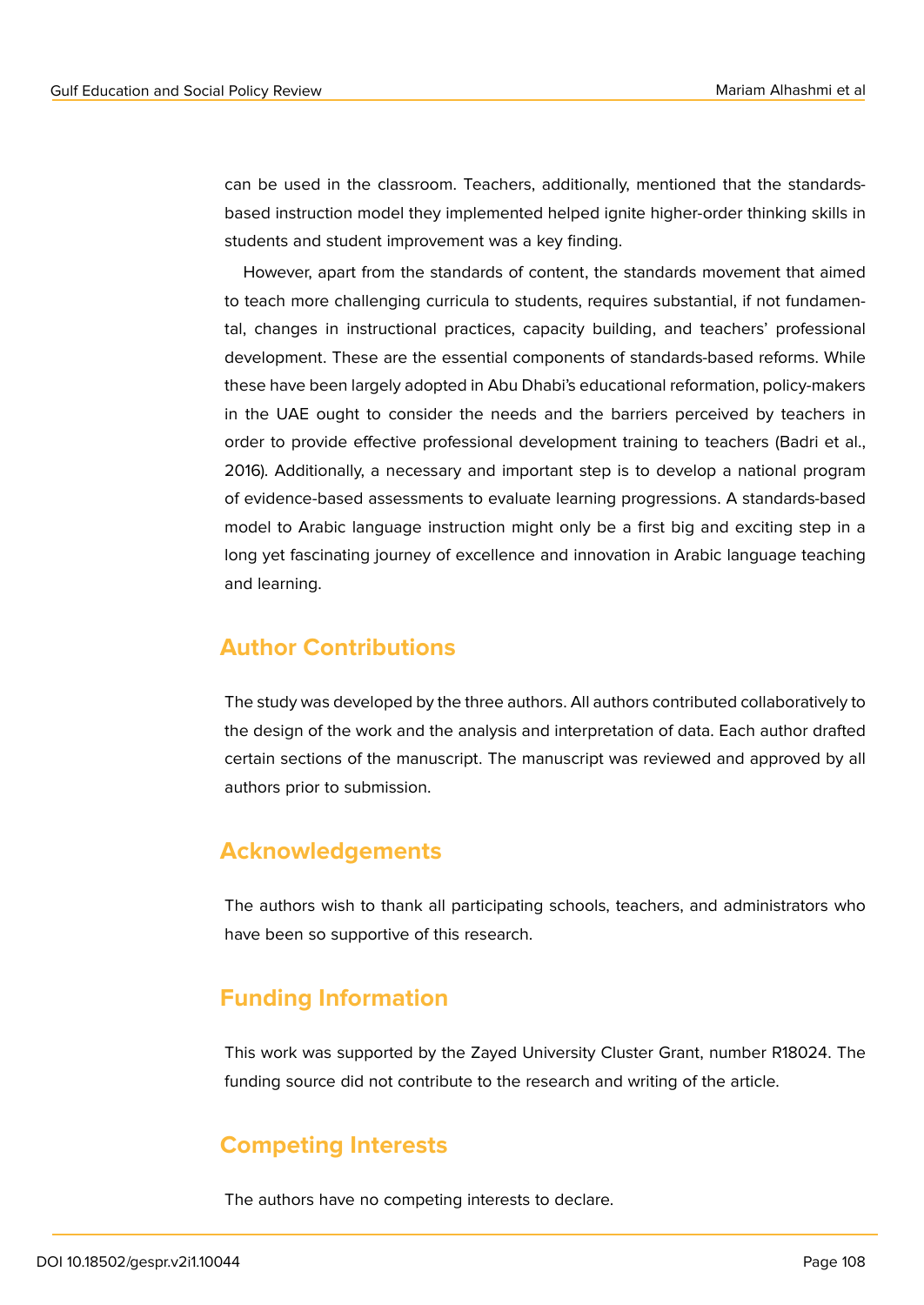### **Author Biographies**

Dr Mariam Alhashmi is an assistant professor in the College of Education at Zayed University, UAE. Her academic interests include Arabic language teaching and its implications for curriculum development and professional learning for teachers. She has extensive expertise in international education, teachers' professional development, and Islamic and Arabic education. Prior to joining Zayed University, she successfully led curricular development across 20 Emirates National Schools as the Director of Curriculum and Instruction and trained over a thousand teachers and principals in the UAE, Kuwait, Saudi Arabia, and Kenya.

Dr Hanada Taha-Thomure is the endowed professor of Arabic Language and Director of the Arabic Language Center for Research & Development at Zayed University, UAE. Previously, she served as Acting Dean of Bahrain Teachers College, University of Bahrain, where she joined as Associate Dean in 2010. She has close to 30 years of experience in teacher preservice preparation and in-service training, Arabic Language curriculum design, developing and reviewing national literacy strategies, and literacy coaching. She designed the first system for levelling Arabic texts, which is currently used by regional and international publishers to level Arabic children's books. More than 8000 books have been levelled free of charge with a grant from the Arab Thought Foundation. Dr Taha-Thomure is the senior author of the Pearson's first Arabic language Arts K–9. Her research is in the fields of Arabic language teaching and learning, Arabic children's literature, and teacher preparation. She holds a PhD in Education from the University of New Orleans (2001).

Dr Karima Almazroui is the advisor to chancellor of Mohamed bin Zayed University for Humanities. She was the chairwoman and founder of the Educators without Borders NGO, based in Geneva, and the founder and chairwoman of the Abu Dhabi Reads Campaign 2013. Dr Karima acted as an executive director for P-12 Education in Abu Dhabi, her responsibilities in the Department of Education and Knowledge included education policy design, education planning, curriculum design, teachers' licensing, and special education (McDonnell, 2004). At the national level, she led teams to author national Arabic language curriculum, publishing more than 30 books based on Arabic language standards. She presented the crown prince of Abu Dhabi with the Moral Education curriculum that is now used at national level. In addition, she presented projects to the Ministry of Education, Ministry of Tolerance, and Ministry of Culture. She served as a member of the Board of Trustees in the Emirates College for Advanced Education and Mohamed the Fifth University. Dr Almazroui has worked as an associate professor in the United Arab Emirates University, with over 30 publications and 3 books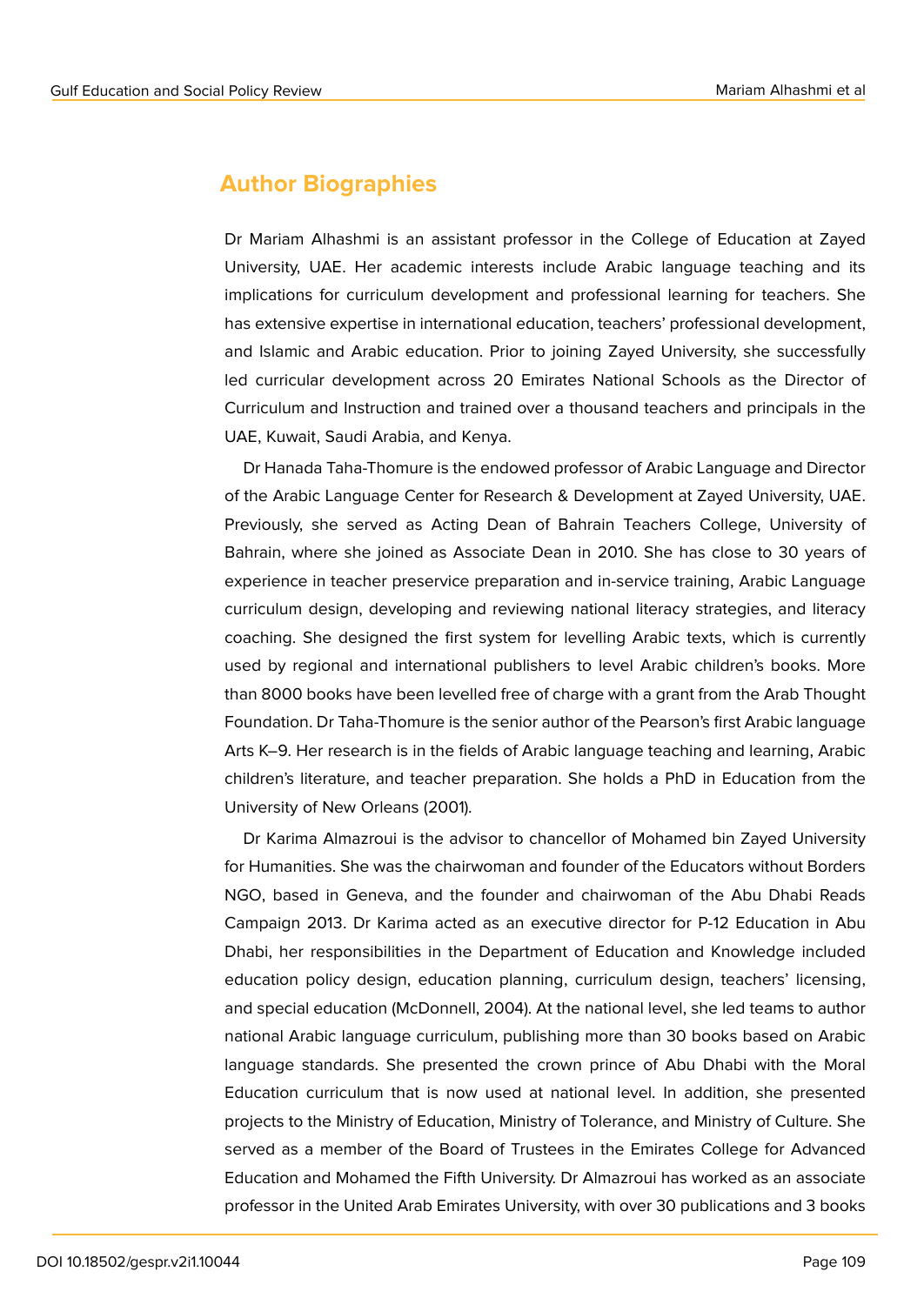(two of which are taught in the university). Dr Almazroui holds a Ph.D. in language, reading, and culture under the supervision of Yetta Goodman from the University of Arizona. She was awarded the Middle East Women Leaders in Education 2016.

### **References**

- [1] ADEK Website (2021). Irtiqaa program Improving schools' performance. Retrieved from https://www.adek.gov.ae/Education-System/Private-Schools/Irtiqaa-Programme-Improving-Schools-performance
- [2] Badri, M., Alnuaimi, A., Mohaidat, J., Yang, G., & Al Rashedi, A. (2016). Perception of teachers' professional development needs, impacts, and barriers: The Abu Dhabi case. *SAGE Open, 6*(3), 1–15. https://doi.org/10.1177/2158244016662901
- [3] Barlow, A. (2012). Transitioning to standards-based instruction: Beliefs and views of an elementary mathematics teacher. *Teaching & Learning, 26*(1), 3–19.
- [4] Carnoy, M., & Loeb, S. (2002). Does external accountability affect student outcomes? A cross-state analysis. *Educational Evaluation and Policy Analysis, 24*(4), 305–331.
- [5] Carr, J. F., & Harris, D. E. (2001). *Succeeding with standards: Linking curriculum, assessment, and action planning.* Association for Supervision and Curriculum Development.
- [6] Chambers, L., & Dean, C. (2000). *Noteworthy perspectives on implementing standards-based education.* Mid-continent Research for Education and Learning. Retrieved from http://files.eric.ed.gov/fulltext/ED460977.pdf
- [7] Creswell, J. W. (2009). *Research design: Qualitative, quantitative, and mixed methods approaches.* SAGE.
- [8] Day, C., & Gu, Q. (2010). *The new lives of teachers*. Routledge.
- [9] Faour, M. (2012). *The Arab world's education report card: School climate and citizenship skills*. Carnegie Endowment for International Peace. Retrieved from http://carnegieendowment.org/files/school\_climate.pdf
- [10] Ferguson, C. A. (1959). Diglossia. *Word, 15*(2), 325–340.
- [11] Francois, C. (2012). Getting at the core of literacy improvement: A case study of an urban secondary school. *Education and Urban Society, 46*(5), 580–605.
- [12] Fransson, G, & Frelin, A. (2016). Highly committed teachers: What makes them tick? A study of sustained commitment. *Teachers and Teaching, 22*(8), 896–912.
- [13] Gibbs, A. (1997). Focus groups. *Social Research Update, 19*(8), 1–8.
- [14] Guthrie, J. T., Wigfield, A., Humenick, N. M., Perencevich, K. C., Taboada, A., & Barbosa, P. (2006). Influences of stimulating tasks of reading motivation and comprehension. *Journal of Educational Research, 99*(4), 232–246.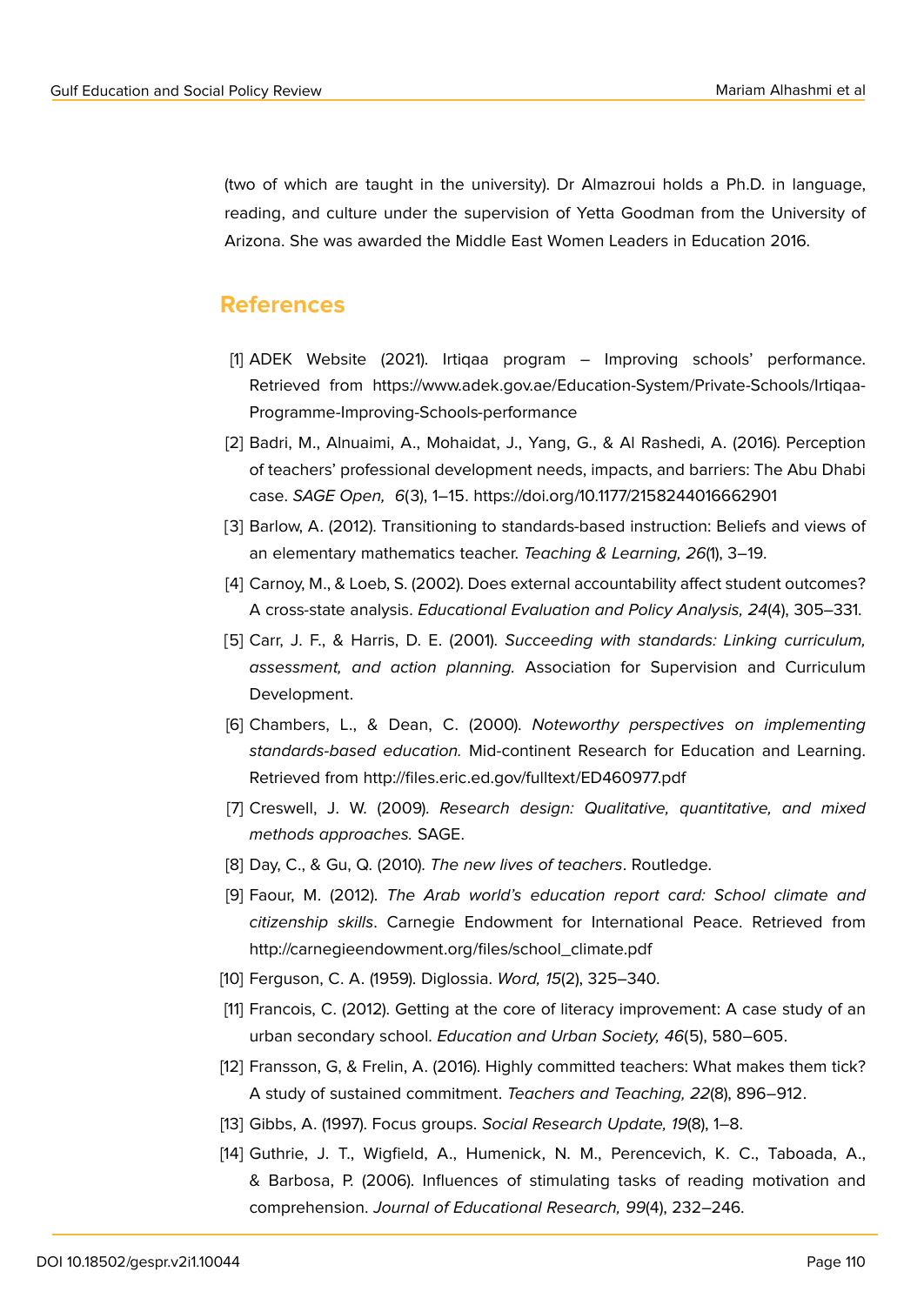- [15] Halladay, J. L., & Moses, L. (2013). Using the Common Core Standards to meet the needs of diverse learners: Challenges and opportunities. *New England Reading Association Journal, 49*(1), 33–44.
- [16] Hanushek, E., & Raymond, M. (2005). Does school account ability lead to improved student performance? *Journal of Policy Analysis and Management, 24*(2), 297–327.
- [17] Hussein, A. (2014). The indicating factors of oral fluency of monolingual and bilingual children in Egypt. *International Education Studies, 7*(2), 75–90. https://doi.org/10/5539/iesv7n2p75
- [18] Karoly, L. A. (2010). *The role of education in preparing graduates for the labor market in the GCC countries*. Rand Corporation.
- [19] Litosseliti, L. (2003). *Using focus groups in research*. A&C Black.
- [20] McDonnell, L. M. (2004). *Politics, persuasion, and educational testing*. Harvard University Press.
- [21] Merriam, S. B. (2009). *Qualitative research: A guide to design and implementation*. Jossey-Bass.
- [22] Morgan, S. P. (2017). Is common core 'working'? And where does common core research go from here? *AERA Open 3*(1), 1–6. https://doi.org/10.1177/2332858417691749
- [23] Mullis, M. F., & Arora, A. (2012). *Trends in International Mathematics and Science Study (TIMMS) 2011 international results in reading*. International Association for the Evaluation of Educational Achievement. Retrieved from [https://timssandpirls.bc.edu/](https://timssandpirls.bc.edu/timss2011/downloads/T11_IR_Mathematics_FullBook.pdf) [timss2011/downloads/T11\\_IR\\_Mathematics\\_FullBook.pdf](https://timssandpirls.bc.edu/timss2011/downloads/T11_IR_Mathematics_FullBook.pdf)
- [24] Mullis, I. V., Martin, M. O., Foy, P., & Drucker, K. T. (2012) *PIRLS 2011 International results in reading*. TIMSS & PIRLS International Study Center, Lynch School of Education, Boston College and International Association for the Evaluation of Educational Achievement (IEA), IEA Secretariat. Retrieved from https://timssandpirls.bc.edu/pirls2011/downloads/P11\_IR\_FullBook.pdf
- [25] National Research Council. (2008). *Common standards for K12 education: considering the evidence*. The National Academies Press.
- [26] Ogawa, R. T., Sandholtz, J., & Scribner, S. (2004). Standards gaps: Unintended consequences of local standards-based reform. *Teachers College Record, 106*(6), 1177–1202.
- [27] Ornstein, A. C., & Hunkins, F. P. (2017) *Curriculum: Foundations, principles, & issues*. Pearson.
- [28] Polikoff, M. S., Hardaways, T., & Marsh, J. A. (2016). Who is opposed to common core and why? *Educational Researcher, 45*(3), 263–266.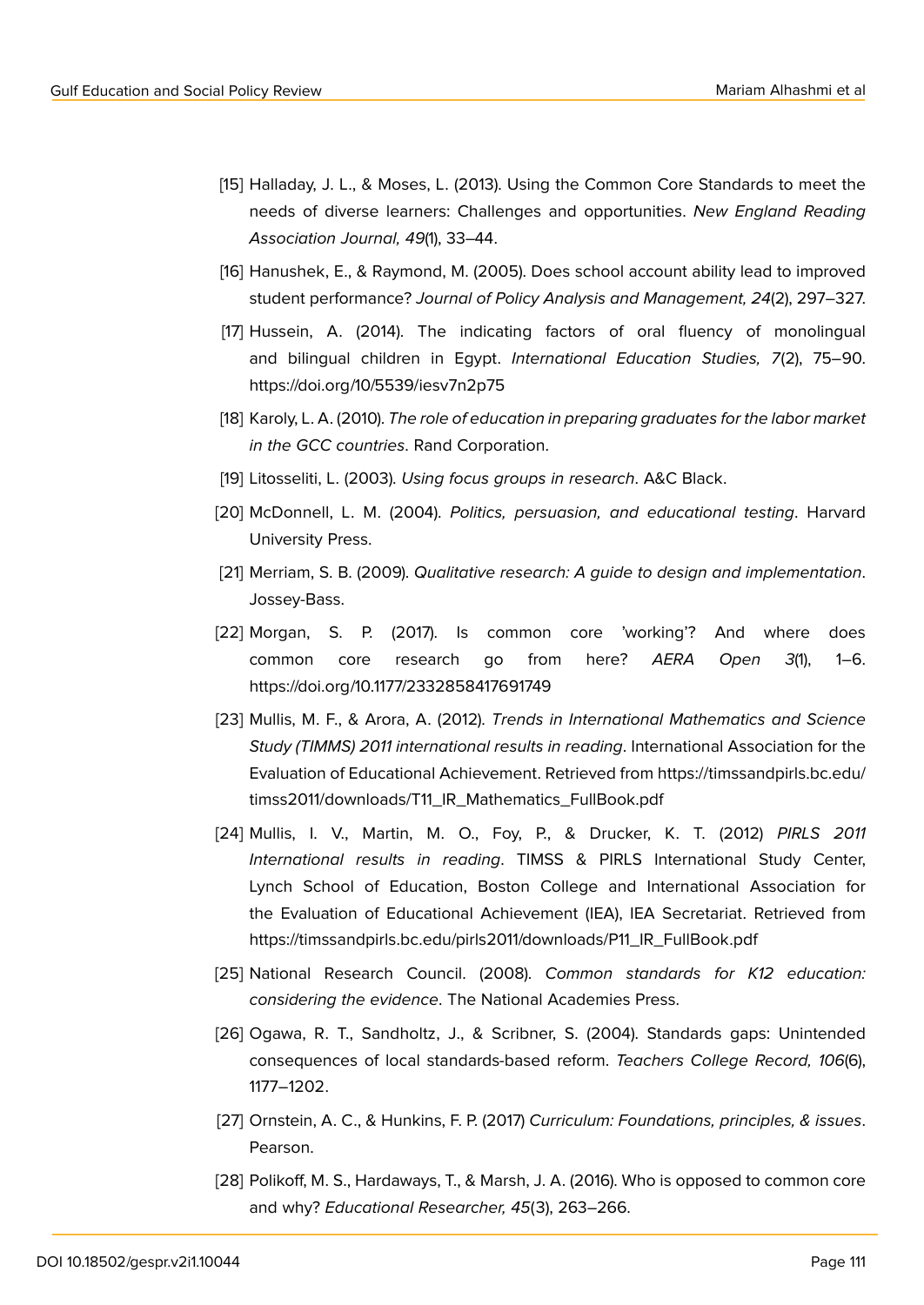- [29] Porter, A. C., Polikoff, M. S., & Smithson, J. (2009). Is there a de facto national intended curriculum? Evidence from state content standards. *Educational Evaluation and Policy Analysis, 31*(3), 238–268.
- [30] Reeves, D. B. (2004). *Making standards work*. Advanced Learning.
- [31] Salama, S. (2016, November 1). *Reading law opens a new chapter in UAE*. Gulf News. https://gulfnews.com/uae/government/reading-law-opens-a-newchapter-in-uae-1.1922410
- [32] Stecher, B., & Borko, H. (2002). Integrating findings from surveys and case studies: Examples from a study of standards-based educational reform. *Journal of Education Policy, 17*(5), 547–569.
- [33] Stecher, B., Chun, T., & Ross, K. (2000). *The effects of the Washington state education reform on schools and classrooms* (Publication No. 525). The Regents of the University of California. Retrieved from https://cresst.org/wpcontent/uploads/TECH525.pdf
- [34] Stewart, D. W., Shamdasani, P. N., & Rook, D. W. (2000). *Focus groups: Theory and practice*. SAGE.
- [35] Taha-Thomure, H. (2008). The status of Arabic language today. *Journal of Education, Business and Society: Contemporary Middle Eastern Issues, 1*(3), 186–192.
- [36] Taha-Thomure, H. (2017). Arabic language teacher education. In A. Gebril (Ed.), *Applied linguistics in the Middle East and North Africa* (pp. 267–287)*.* John Benjamins.
- [37] Taha-Thomure, H. (2019). Arabic language education in the UAE. In K. Gallagher (Ed.), *Education in the UAE: Innovation and transformation* (pp*.* 75–93). Springer. https://doi.org/10.1007/978-981-13-7736-5\_5
- [38] Taha-Thomure, H., & Sabella, T. (2015). *Assessment & curriculum: A 10-year policy plan for Jordan*. Queen Rania Foundation.
- [39] Taha-Thomure, H., & Speaker, R. (2018). Arabic language arts standards: Revolution or disruption? *Research in Comparative and International Education, 13*(4), 551–569*.*
- [40] Tomlinson, C. A. (2000) *The differentiated classroom: Responding to the needs of all learners.* Association for Supervision and Curriculum Development.
- [41] Troudi, S., & Alwan, F. (2010). Teachers' feelings during curriculum change in the United Arab Emirates: Opening Pandora's box. *Teacher Development, 14*(1), 107–121.
- [42] UNESCO. (2017). *Literacy rates continue to rise from one generation to the next: Fact Sheet No. 45.* UNESCO.
- [43] United Arab Emirates Ministry of Culture and Youth. (2020). *Arabic language status and future report* (Arabic). Ministry of Culture and Youth, UAE.
- [44] Wilson, M. R., & Bertenthal, M. W. (2006). *Systems for state science assessment*. National Academies Press.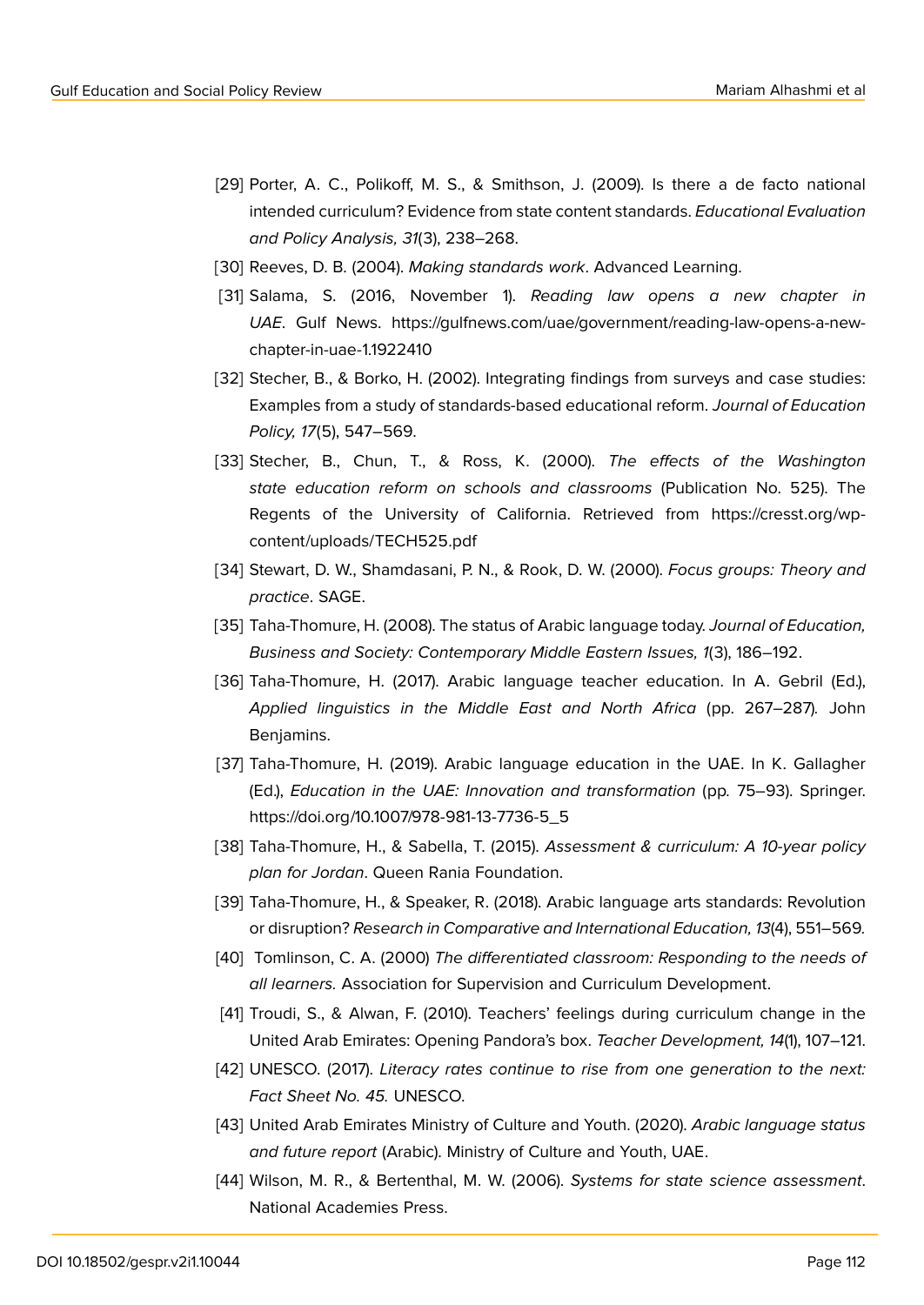- [45] World Bank. (2004). *Unlocking the employment potential in the Middle East and North Africa: Toward a new social contract*. World Bank Publications.
- [46] World Bank. (2021). *Advancing Arabic language teaching and learning: A path to reducing learning poverty in the Middle East and North Africa*. Washington, DC: World Bank.
- [47] Yang, G., Badri, M., Al Rashedi, A., Almazroui, K., Qalyoubi, R., & Nai, P. (2017). The effects of classroom and school environment on student engagement: The case of high school students in Abu Dhabi public schools. *Compare: A Journal of Comparative and International Education, 47*(2), 223–239.
- [48] Yang, G., Badri, M., Al Rashedi A., & Almazroui, K. (2018a). The social and organisational determinants of school commitment of expatriate teachers. *Journal of Research in International Education, 17*(1), 33–48.
- [49] Yang, G., Badri, M., Al Rashedi A., & Almazroui, K. (2018b). The role of reading motivation, self-efficacy, and home influence in students' literacy achievement: A preliminary examination of the fourth graders in Abu Dhabi. *Large Scale Assessments in Education, 6*, 10. https://doi.org/10.1186/s40536-018-0063-0
- [50] Yang, G., Badri, M., Al Rashedi A., & Almazroui, K. (2019). Predicting teacher commitment as a multi-foci construct in a multi-cultural environment: The effects of individual, school, and district level factors. *Teachers and Teaching: Theory and Practice, 25*(3), 301–319.

# **Appendix A**

**Focus Group Questions**

- What is a standards-based curriculum?
- How is it different from a textbook-based curriculum?
- What in it affected student achievement positively?
- What in it affected student achievement negatively?
- What did you find easiest in implementing the curriculum?
- What was the most challenging part in implementing the curriculum?
- How did you teach differently following the implementation of the standards-based curriculum?
- How did you benefit professionally from the shift to a standards-based curriculum?